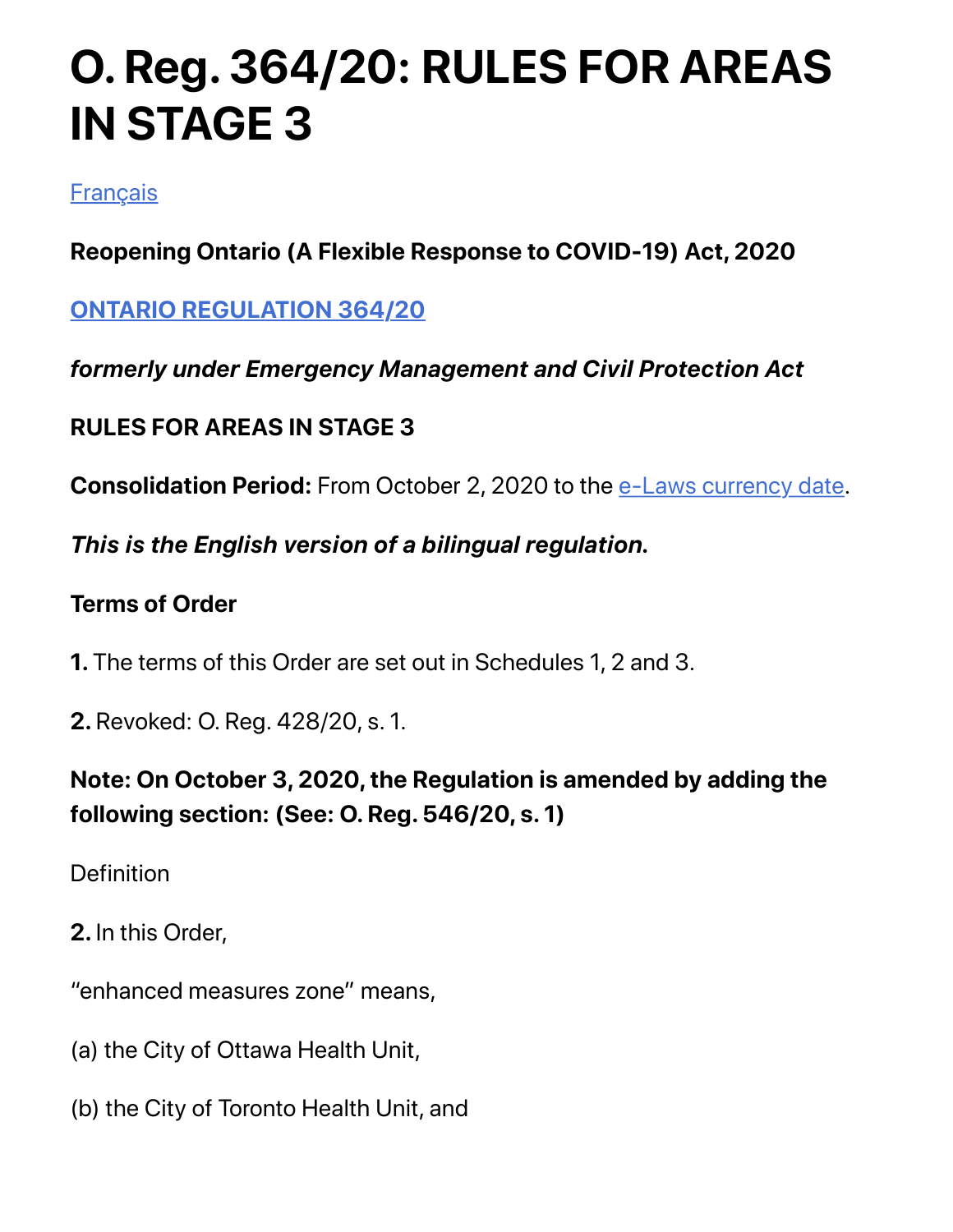(c) the Peel Regional Health Unit. O. Reg. 546/20, s. 1.

### **Application**

**3.** This Order applies to the areas listed in Schedule 3 to Ontario Regulation 363/20 (Stages of Reopening).

#### **Indoor vs. outdoor**

**4.** (1) The outdoor capacity limits set out in this Order apply to a business, place, event or gathering if the people attending it are only permitted to access an indoor area,

(a) to use a washroom;

(b) to access an outdoor area that can only be accessed through an indoor route; or

(c) as may be necessary for the purposes of health and safety.

(2) The indoor capacity limits set out in this Order apply to a business, place, event or gathering if the business, place, event or gathering is fully or partially indoors.

(3) An indoor event or gathering cannot be combined with an outdoor event or gathering so as to increase the applicable limit on the number of people at the event or gathering.

## **Schedule 1 Businesses and Places**

#### **Closures**

**1.** (1) Each person responsible for a business or place, or part of a business or place, that is required to be closed by Schedule 2 shall ensure that the business or place, or part of the business or place, is closed in accordance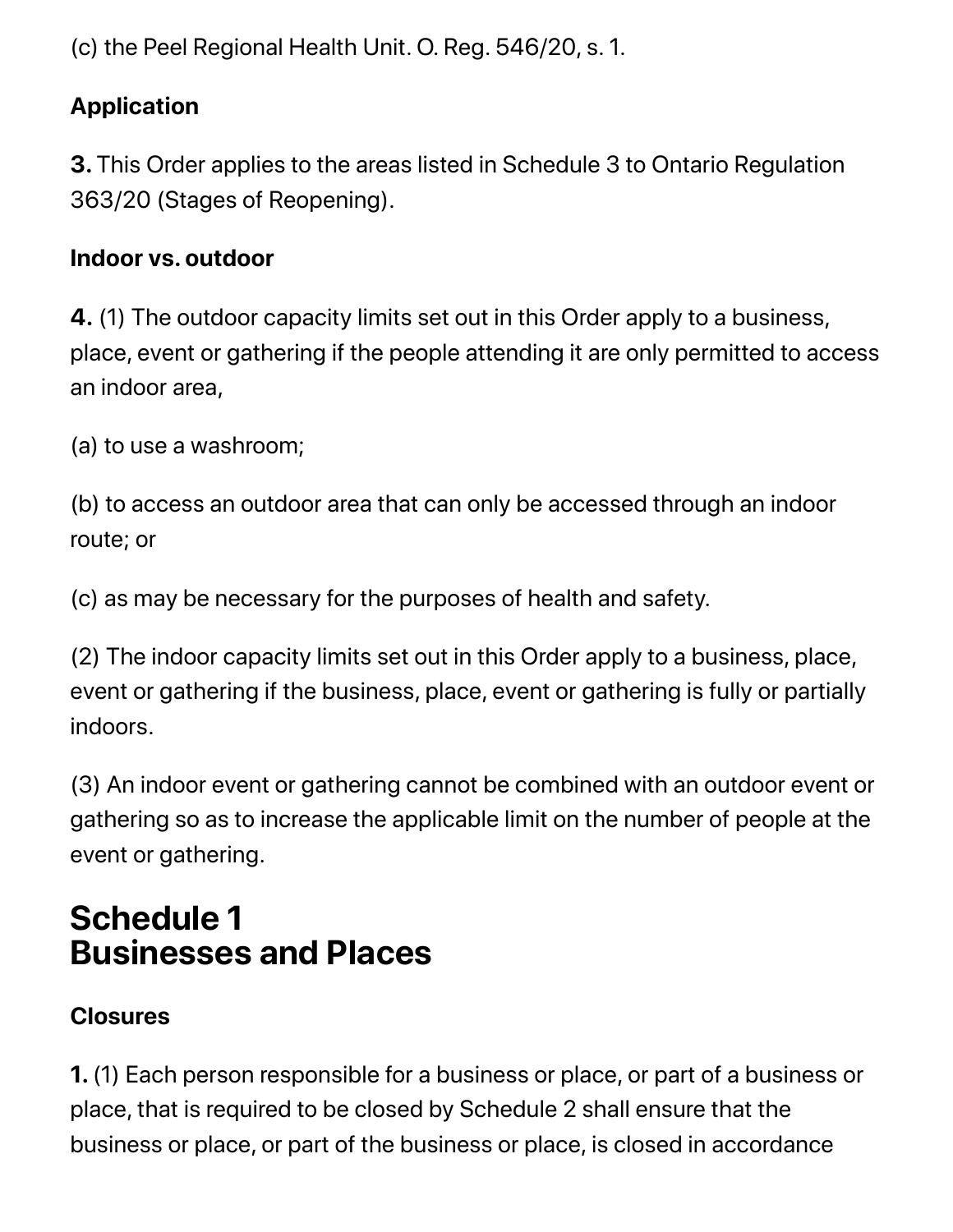with that Schedule.

(2) Each person responsible for a business or place, or part of a business or place, that Schedule 2 describes as being permitted to open if certain conditions set out in that Schedule are met shall ensure that the business or place, or part of the business or place, either meets those conditions or is closed.

(3) Each person responsible for a business or place, or part of a business or place, that does not comply with sections 3 to 6 of this Schedule shall ensure that it is closed.

(4) Despite subsections (1), (2) and (3), temporary access to a business or place, or part of a business or place, that is required to be closed by Schedule 2 is authorized, unless otherwise prohibited by any applicable law, for the purposes of,

(a) performing work at the business or place in order to comply with any applicable law;

(b) preparing the business or place to be reopened;

(c) allowing for inspections, maintenance or repairs to be carried out at the business or place;

(d) allowing for security services to be provided at the business or place; and

(e) attending at the business or place temporarily,

(i) to deal with other critical matters relating to the closure of the business or place, if the critical matters cannot be attended to remotely, or

(ii) to access materials, goods or supplies that may be necessary for the business or place to be operated remotely.

(5) Nothing in this Order precludes a business or organization from operating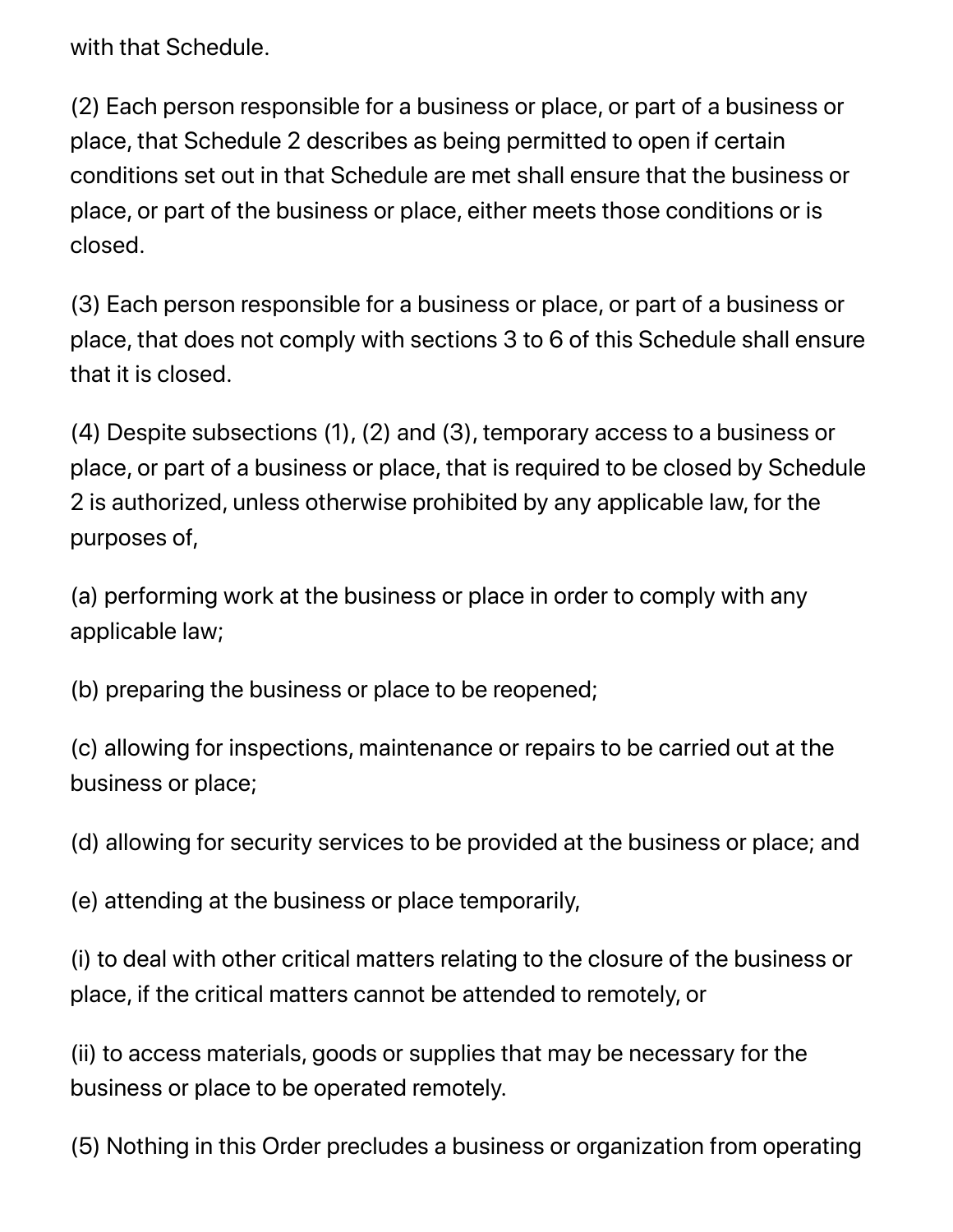remotely for the purpose of,

(a) providing goods by mail or other forms of delivery, or making goods available for pick-up; and

(b) providing services online, by telephone or other remote means.

#### **General compliance**

**2.** (1) The person responsible for a business or organization that is open shall ensure that the business or organization operates in accordance with all applicable laws, including the *Occupational Health and Safety Act* and the regulations made under it.

(2) The person responsible for a business or organization that is open shall operate the business or organization in compliance with the advice, recommendations and instructions of public health officials, including any advice, recommendations or instructions on physical distancing, cleaning or disinfecting.

(3) The person responsible for a business or organization that is open shall operate the business or organization in compliance with the advice, recommendations and instructions issued by the Office of the Chief Medical Officer of Health on screening individuals.

### **Note: On October 3, 2020, section 2 of Schedule 1 to the Regulation is amended by adding the following subsections: (See: O. Reg. 546/20, s. 2 (1))**

(4) The person responsible for a business or organization that is open shall ensure that any person in the indoor area of the premises of the business or organization, or in a vehicle that is operating as part of the business or organization, wears a mask or face covering in a manner that covers their mouth, nose and chin during any period when they are in the indoor area unless the person in the indoor area,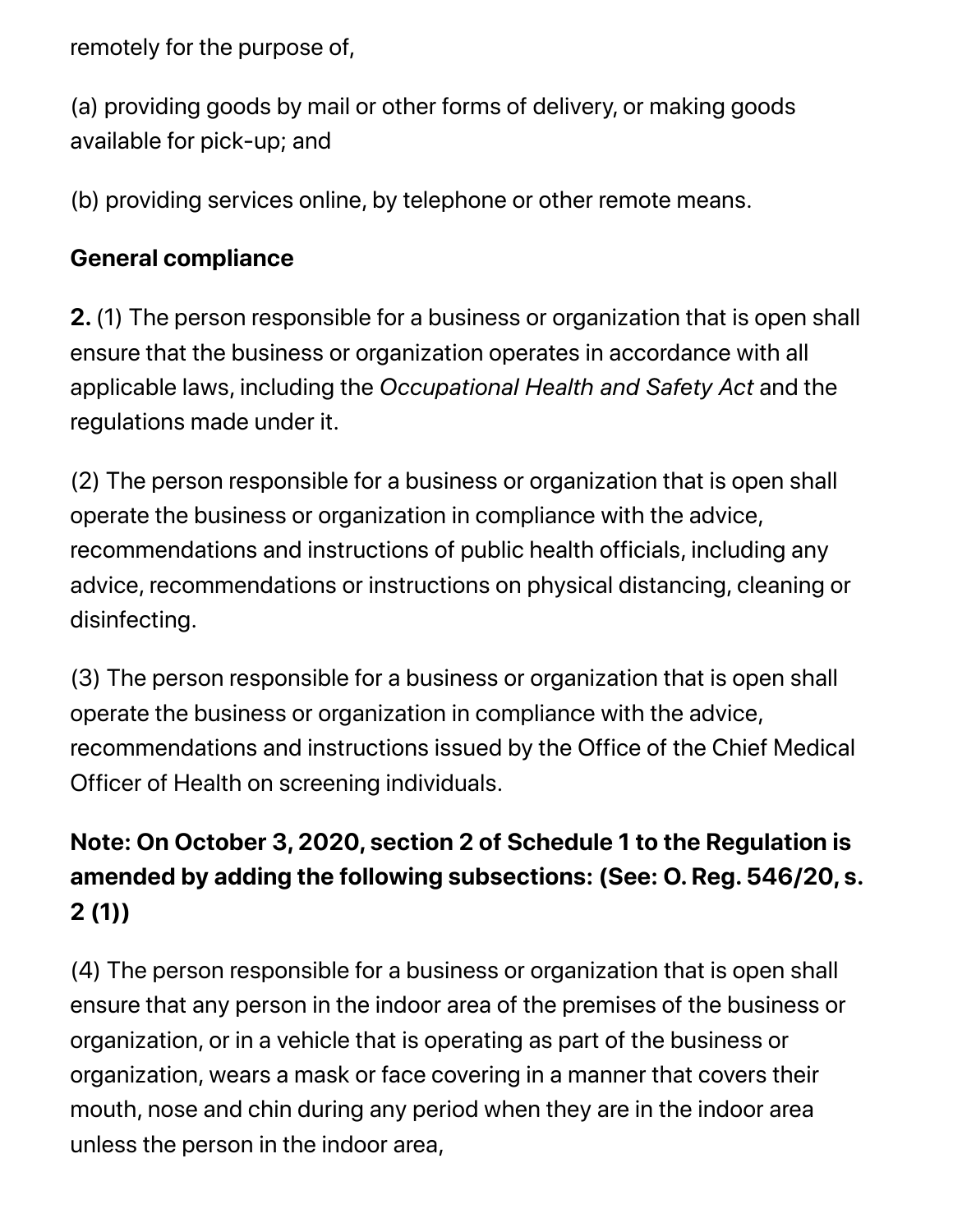(a) is a child who is younger than two years of age;

(b) is attending a school or private school within the meaning of the *Education Act* that is operated in accordance with a return to school direction issued by the Ministry of Education and approved by the Office of the Chief Medical Officer of Health;

(c) is attending a child care program at a place that is in compliance with the child care re-opening guidance issued by the Ministry of Education;

(d) is receiving residential services and supports in a residence listed in the definition of "residential services and supports" in subsection 4 (2) of the *Services and Supports to Promote the Social Inclusion of Persons with Developmental Disabilities Act, 2008*;

(e) is in a correctional institution or in a custody and detention program for young persons in conflict with the law;

(f) is performing or rehearsing in a film or television production or in a concert, artistic event, theatrical performance or other performance;

(g) has a medical condition that inhibits their ability to wear a mask or face covering;

(h) is unable to put on or remove their mask or face covering without the assistance of another person;

(i) needs to temporarily remove their mask or face covering while in the indoor area,

(i) to receive services that require the removal of their mask or face covering,

(ii) to engage in an athletic or fitness activity,

(iii) to consume food or drink, or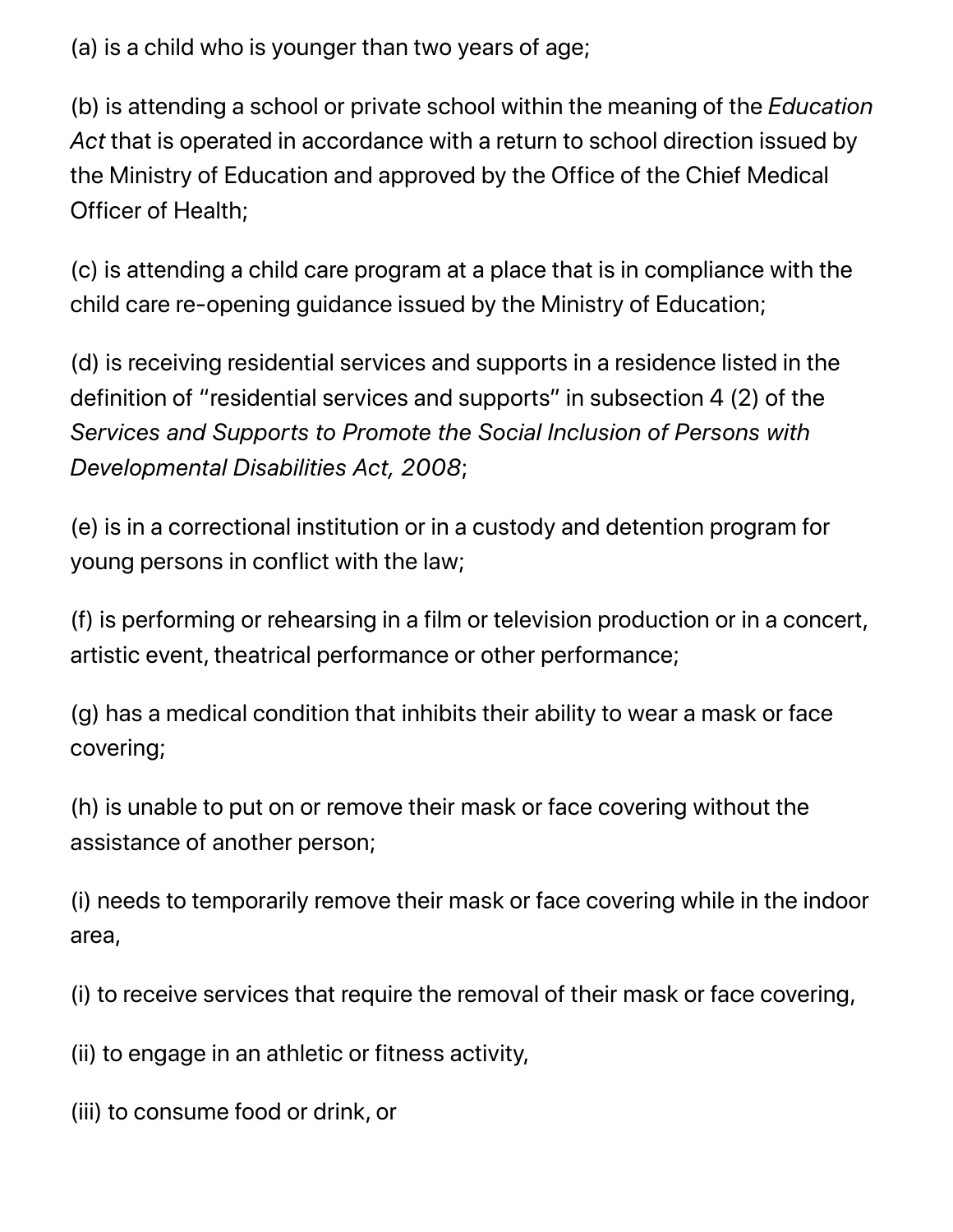(iv) as may be necessary for the purposes of health and safety;

(j) is being accommodated in accordance with the *Accessibility for Ontarians with Disabilities Act, 2005*;

(k) is being reasonably accommodated in accordance with the *Human Rights Code*; or

(l) performs work for the business or organization, is in an area that is not accessible to members of the public and is able to maintain a physical distance of at least two metres from every other person while in the indoor area.

(5) Subsection (4) does not apply with respect to premises that are used as a dwelling if the person responsible for the business or organization ensures that persons in the premises who are not entitled to an exception set out in subsection (4) wear a mask or face covering in a manner that covers their mouth, nose and chin in any common areas of the premises in which persons are unable to maintain a physical distance of at least two metres from other persons.

(6) For greater certainty, it is not necessary for a person to present evidence to the person responsible for a business or place that they are entitled to any of the exceptions set out in subsection (4).

#### **Capacity limits for businesses or facilities open to the public**

**3.** (1) The person responsible for a place of business or facility that is open to the public shall limit the number of persons in the place of business or facility so that every member of the public is able to maintain a physical distance of at least two metres from every other person in the business or facility, except where Schedule 2 allows persons to be closer together.

(2) For greater certainty, subsection (1) does not require persons who are in compliance with public health guidance on households and social circles to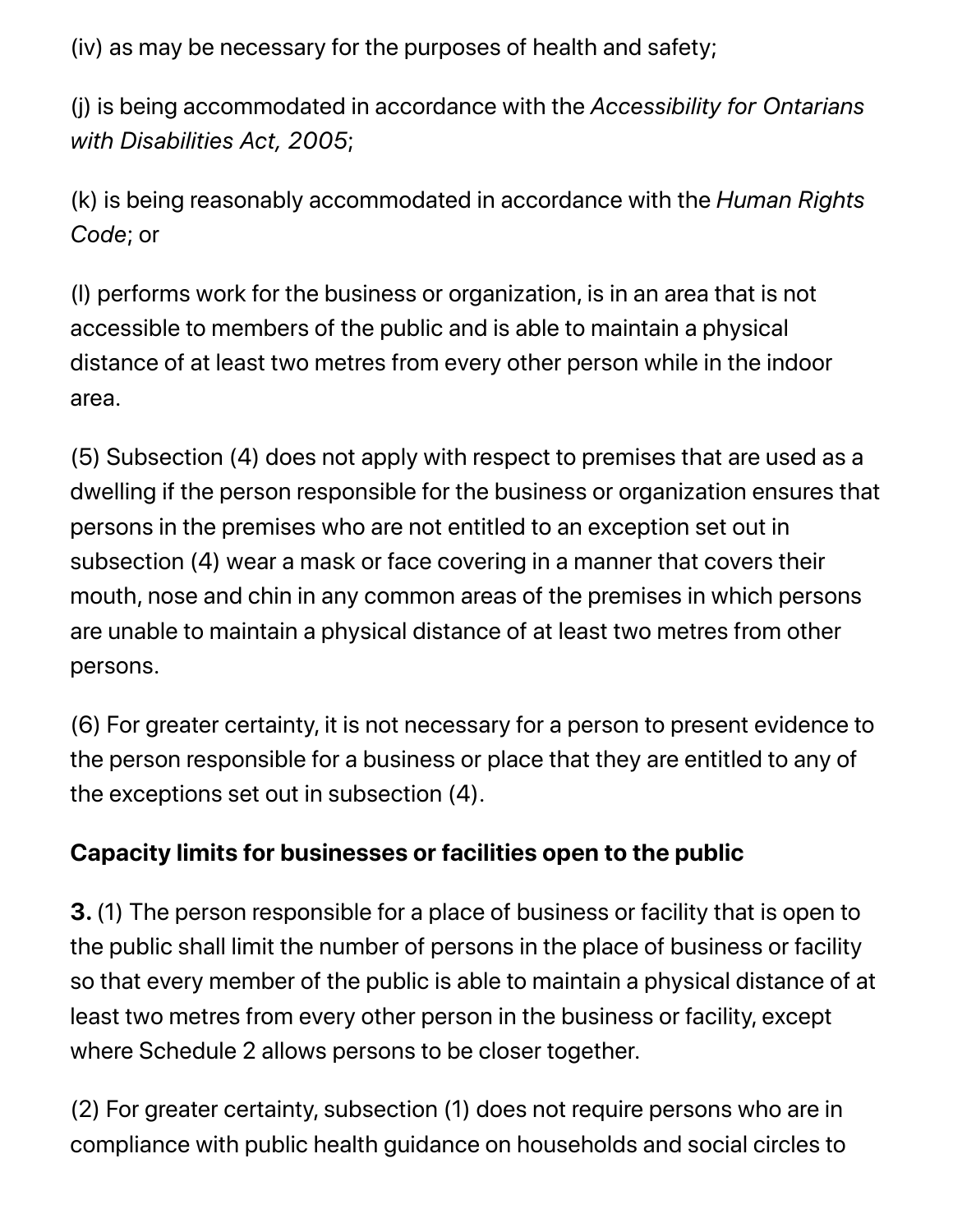maintain a physical distance of at least two metres from each other while in a place of business or facility.

#### **Meeting or event space**

**4.** (1) The person responsible for a business or place that is open may only rent out meeting or event space if the total number of members of the public permitted to be in the business or place in its rentable meeting or event space at any one time is limited to the number that can maintain a physical distance of at least two metres from every other person in the business or place, and in any event is not permitted to exceed,

(a) 50 persons, if the meeting or event is indoors; or

(b) 100 persons, if the meeting or event is outdoors.

(2) Subsection (1) does not apply to the rental of meeting or event space for the purpose of a wedding, funeral or religious service, rite or ceremony that is authorized under section 3, 4 or 5 of Schedule 3.

(3) Subsection (1) does not apply to the rental of meeting or event space that is in compliance with a plan for the rental of meeting or event space approved by the Office of the Chief Medical Officer of Health.

### **Note: On October 3, 2020, section 4 of Schedule 1 to the Regulation is revoked and the following substituted: (See: O. Reg. 546/20, s. 2 (2))**

Meeting or event space

**4.** (1) The person responsible for a business or place that is open may only rent out meeting or event space if the total number of members of the public permitted to be in all of the rentable meeting or event space in the business or place at any one time is limited to the number that can maintain a physical distance of at least two metres from every other person in the business or place, and in any event is not permitted to exceed,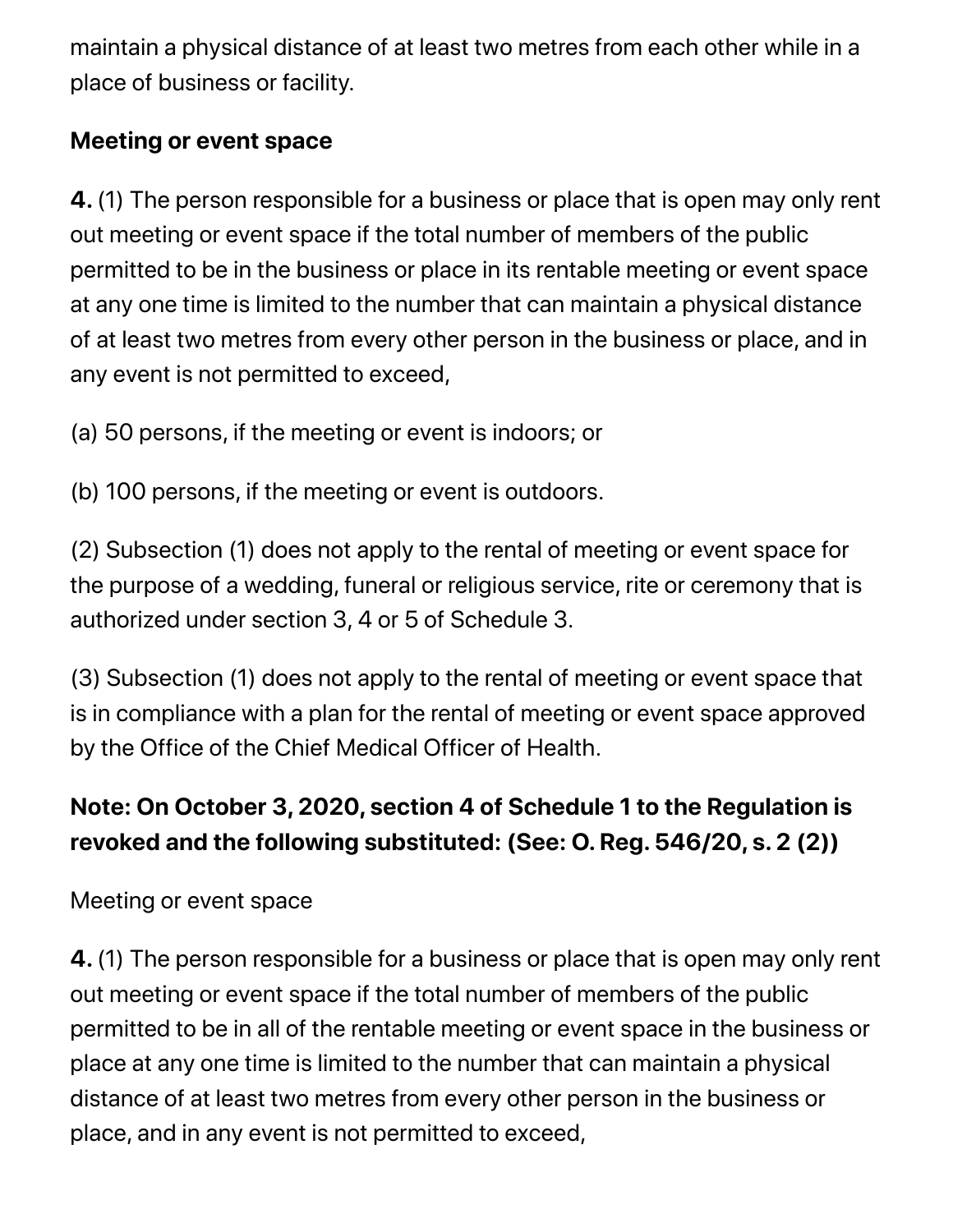(a) 50 persons, if the meeting or event is indoors; or

(b) 100 persons, if the meeting or event is outdoors.

(2) Subsection (1) does not apply to the rental of meeting or event space for the purpose of a wedding, funeral or religious service, rite or ceremony that is authorized under section 3, 4 or 5 of Schedule 3.

(3) Subsection (1) does not apply to the rental of meeting or event space for the purpose of delivering or supporting the delivery of court services.

(4) Subsection (1) does not apply if the rental of meeting or event space is in compliance with a plan for the rental of meeting or event space approved by the Office of the Chief Medical Officer of Health.

(5) In the enhanced measures zone, the following rules apply to a person responsible for a business or place that rents out meeting or event space:

1. The person must ensure that no more than six people are seated together at any table in the rented space.

2. Despite subsection (4), the total number of members of the public permitted to be in all of the rentable meeting or event space in the business or place at any one time is not permitted to exceed the capacity limits set out in subsection (1) of 50 persons for an indoor meeting or event or 100 persons for an outdoor meeting or event even if the business or place is in compliance with a plan for the rental of meeting or event space approved by the Office of the Chief Medical Officer of Health, except to the extent that an exception set out in subsection (2) or (3) applies to the rental.

#### **Sale and service of liquor**

**4.1** (1) The person responsible for a business or place that is open and in which liquor is sold or served under a licence or a special occasion permit shall ensure that,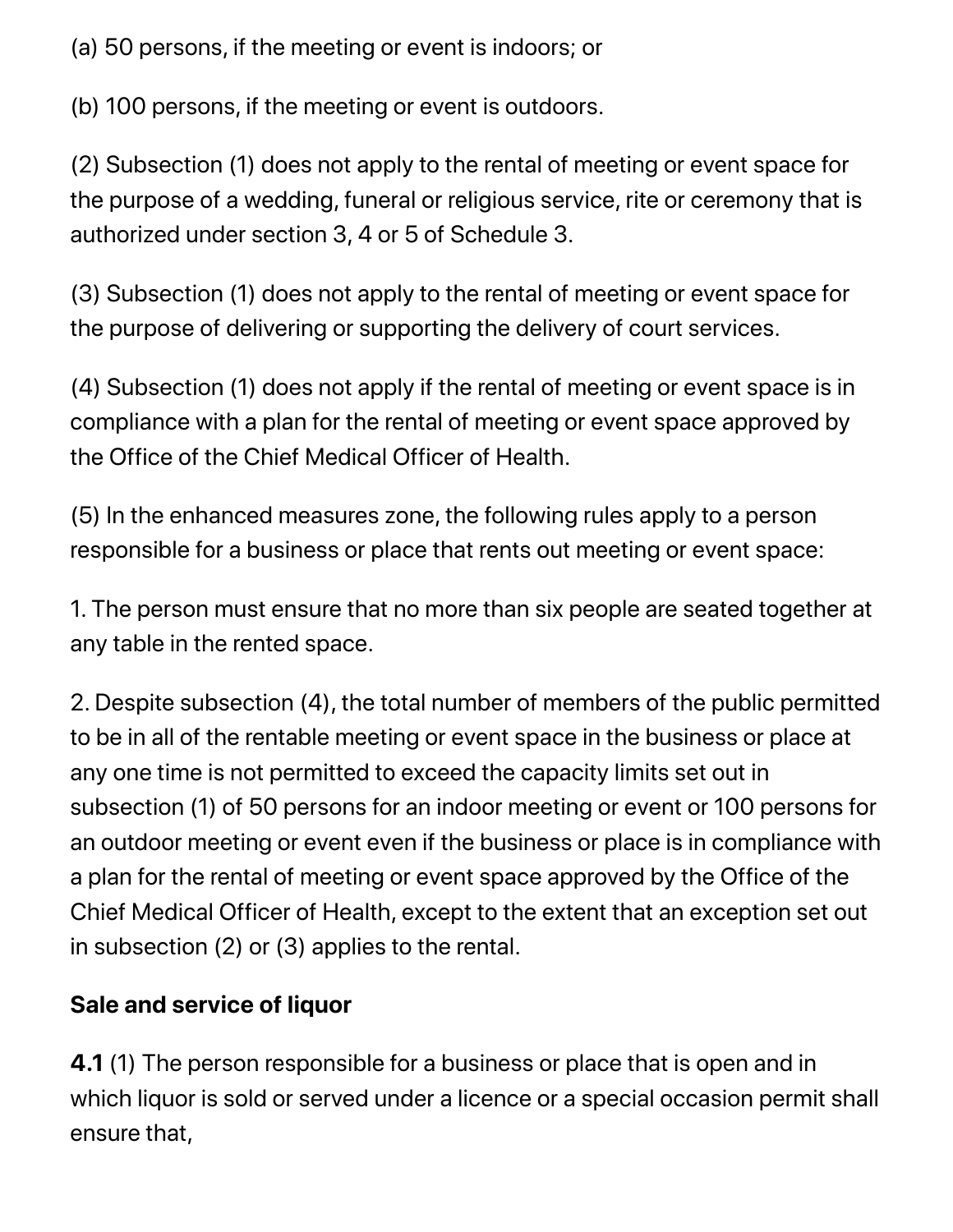(a) liquor is sold or served only between 9 a.m. and 11 p.m.; and

(b) no consumption of liquor is permitted in the business or place between the hours of 12 a.m. and 9 a.m.

(2) The conditions set out in subsection (1) do not apply with respect to businesses and places in airports.

#### **In-person teaching and instruction**

**5.** (1) Subject to subsection (2), the person responsible for a business or place that is open and that provides in-person teaching or instruction shall ensure that every instructional space complies with the following conditions:

1. The instructional space must be operated to enable students to maintain a physical distance of at least two metres from every other person in the instructional space, except where necessary for teaching and instruction that cannot be effectively provided if physical distancing is maintained.

2. The total number of students permitted to be in each instructional space at any one time must be limited to the number that can maintain a physical distance of at least two metres from every other person in the business or place, and in any event cannot exceed,

i. 50 persons, if the instructional space is indoors, or

ii. 100 persons, if the instructional space is outdoors.

(2) If the teaching or instruction involves singing or the playing of brass or wind instruments,

(a) every person who is singing or playing must be separated from every other person by plexiglass or some other impermeable barrier; and

(b) the exception in paragraph 1 of subsection (1) that allows persons to be closer than two metres where necessary for teaching and instruction does not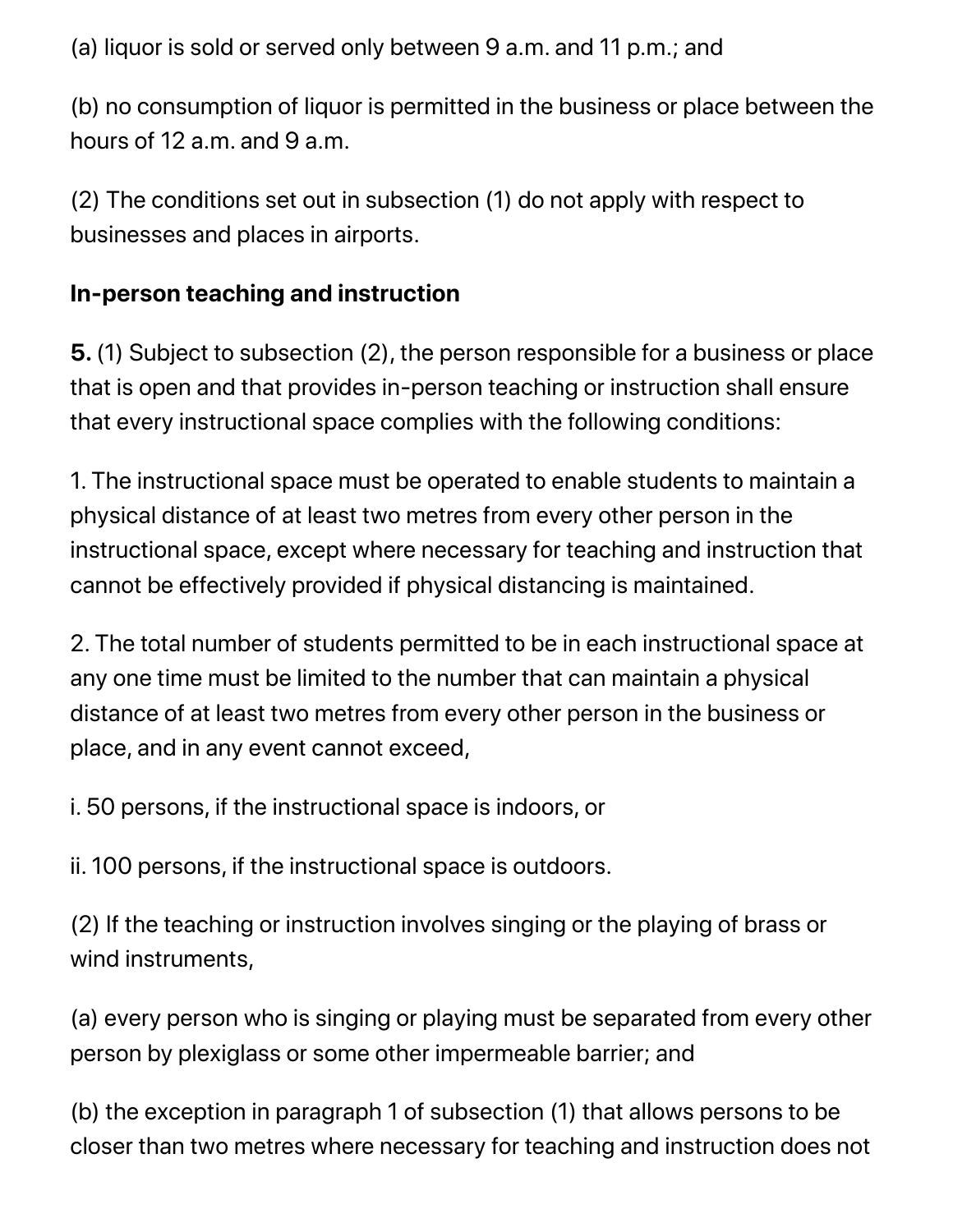apply.

(3) Subsections (1) and (2) do not apply to,

(a) a school or private school within the meaning of the *Education Act* that is operated in accordance with a return to school direction issued by the Ministry of Education and approved by the Office of the Chief Medical Officer of Health;

(b) a school operated by,

(i) a band, a council of a band or the Crown in right of Canada,

(ii) an education authority that is authorized by a band, a council of a band or the Crown in right of Canada, or

(iii) an entity that participates in the Anishinabek Education System; and

(c) the Ontario Police College, training facilities operated by a police force, the Correctional Services Recruitment and Training Centre and the Ontario Fire College.

#### **Cleaning requirements**

**6.** (1) The person responsible for a business or place that is open shall ensure that,

(a) any washrooms, locker rooms, change rooms, showers or similar amenities made available to the public are cleaned and disinfected as frequently as is necessary to maintain a sanitary condition; and

(b) any equipment that is rented to, provided to or provided for the use of members of the public must be cleaned and disinfected as frequently as is necessary to maintain a sanitary condition.

(2) For greater certainty, clause (1) (b) applies to computers, electronics and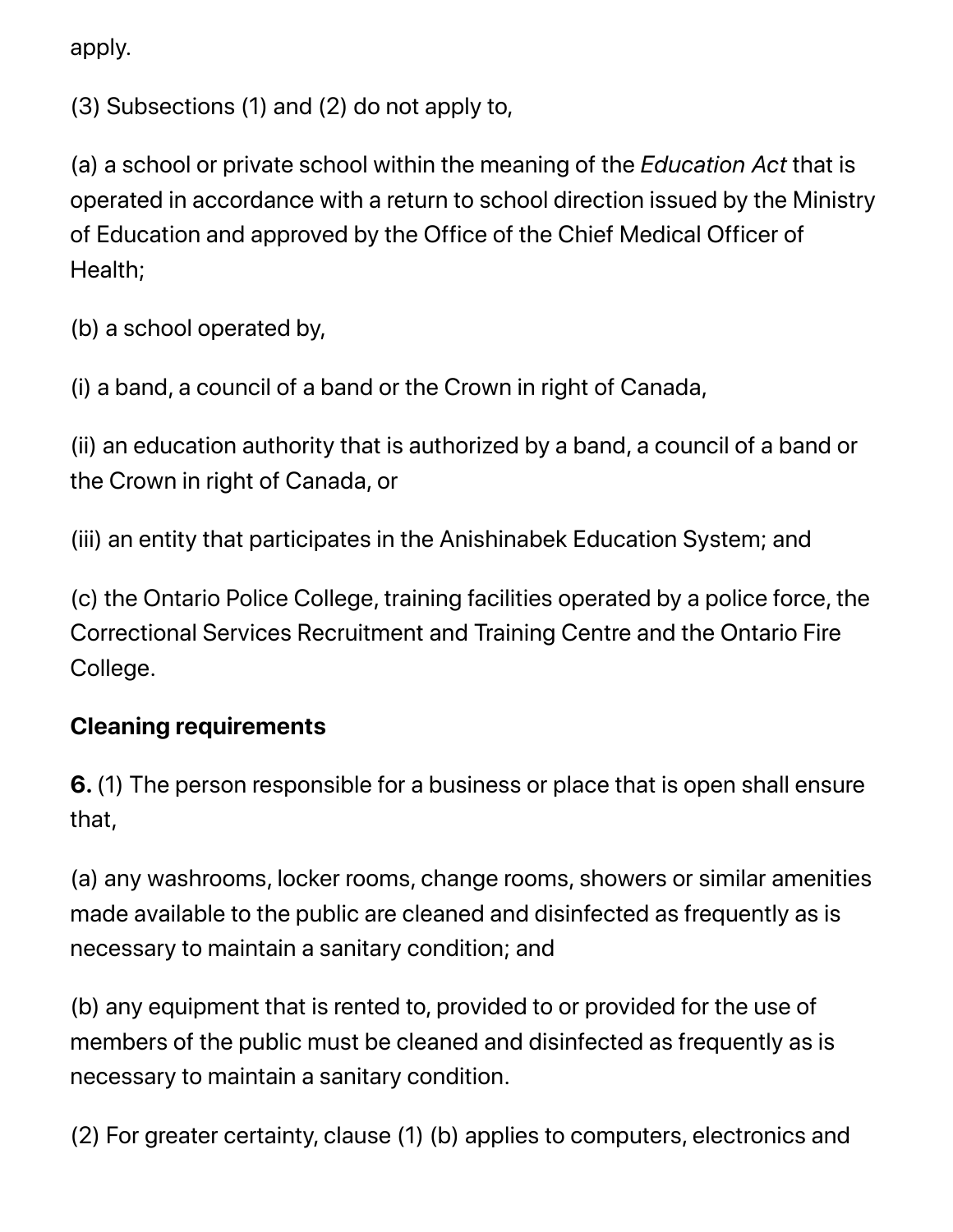other machines or devices that members of the public are permitted to operate.

### **NHL hub**

**7.** (1) In this section,

"NHL" means the National Hockey League; ("LNH")

"NHL hub" means the businesses and places referred to in clause (3) (a); ("bulle de la LNH")

"NHL hub participant" means a person who has been specified as a participant in the NHL hub in the professional sports plan for the NHL; ("participant à la bulle de la LNH")

"professional sports plan for the NHL" means the professional sports plan for the NHL approved by the Office of the Chief Medical Officer of Health. ("plan de sports professionnels applicable à la LNH")

(2) The Office of the Chief Medical Officer of Health may approve a professional sports plan for the NHL.

(3) The professional sports plan for the NHL shall list,

(a) the businesses and places in the City of Toronto that constitute the NHL hub and that may be used by NHL hub participants in connection with the 2020 NHL playoff tournament, which may include,

(i) hotels,

(ii) facilities for indoor or outdoor sports and recreational fitness activities,

(iii) businesses or places that are in hotels or facilities mentioned in subclause (i) or (ii), and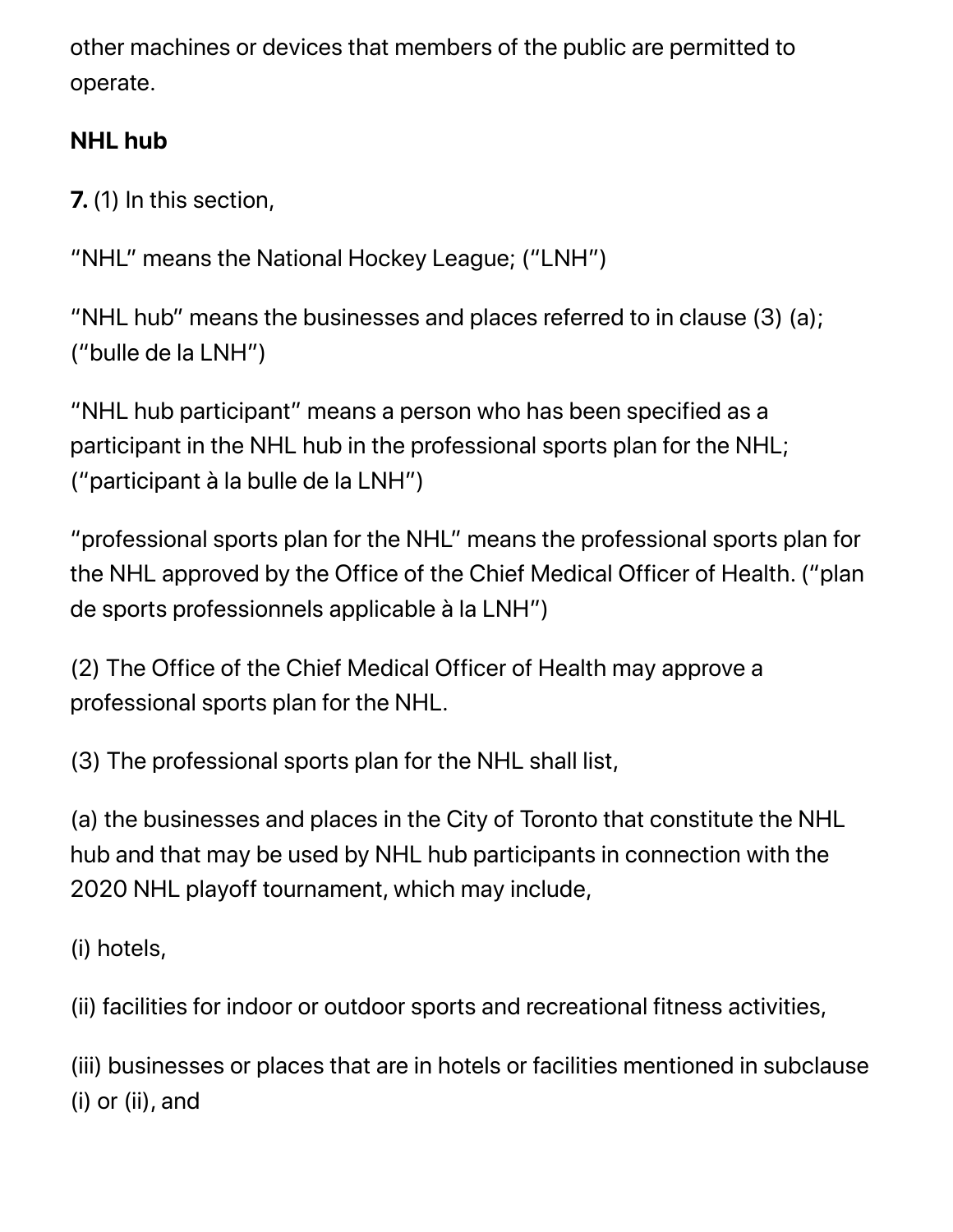(iv) restaurants or bars that are adjacent to hotels or facilities mentioned in subclause (i) or (ii); and

(b) persons who are NHL hub participants.

(4) A business or place that constitutes part of the NHL hub may open for use by NHL hub participants if the business or place complies with the following conditions:

1. The business or place must operate in accordance with the professional sports plan for the NHL.

2. No spectators may be permitted at the business or place except in accordance with the professional sports plan for the NHL.

3. Subject to paragraph 2, any part of the business or place used by NHL hub participants must be closed to members of the public who are not NHL hub participants.

(5) The following provisions do not apply to the provision of goods or services to an NHL hub participant when they are provided within the NHL hub:

1. Sections 3, 4 and 5 of this Schedule.

2. Paragraph 1 of subsection 1 (1) of Schedule 2.

3. Section 8 of Schedule 2.

4. Clauses 1 (1) (a) and (b) and paragraphs 1 and 2 of subsection 1 (2) of Schedule 3.

(6) Clauses 1 (1) (a) and (b) and paragraphs 1 and 2 of subsection 1 (2) of Schedule 3 do not apply to NHL hub participants in the NHL hub.

(7) A business or place that constitutes part of the NHL hub shall not provide goods or services to members of the public who are not NHL hub participants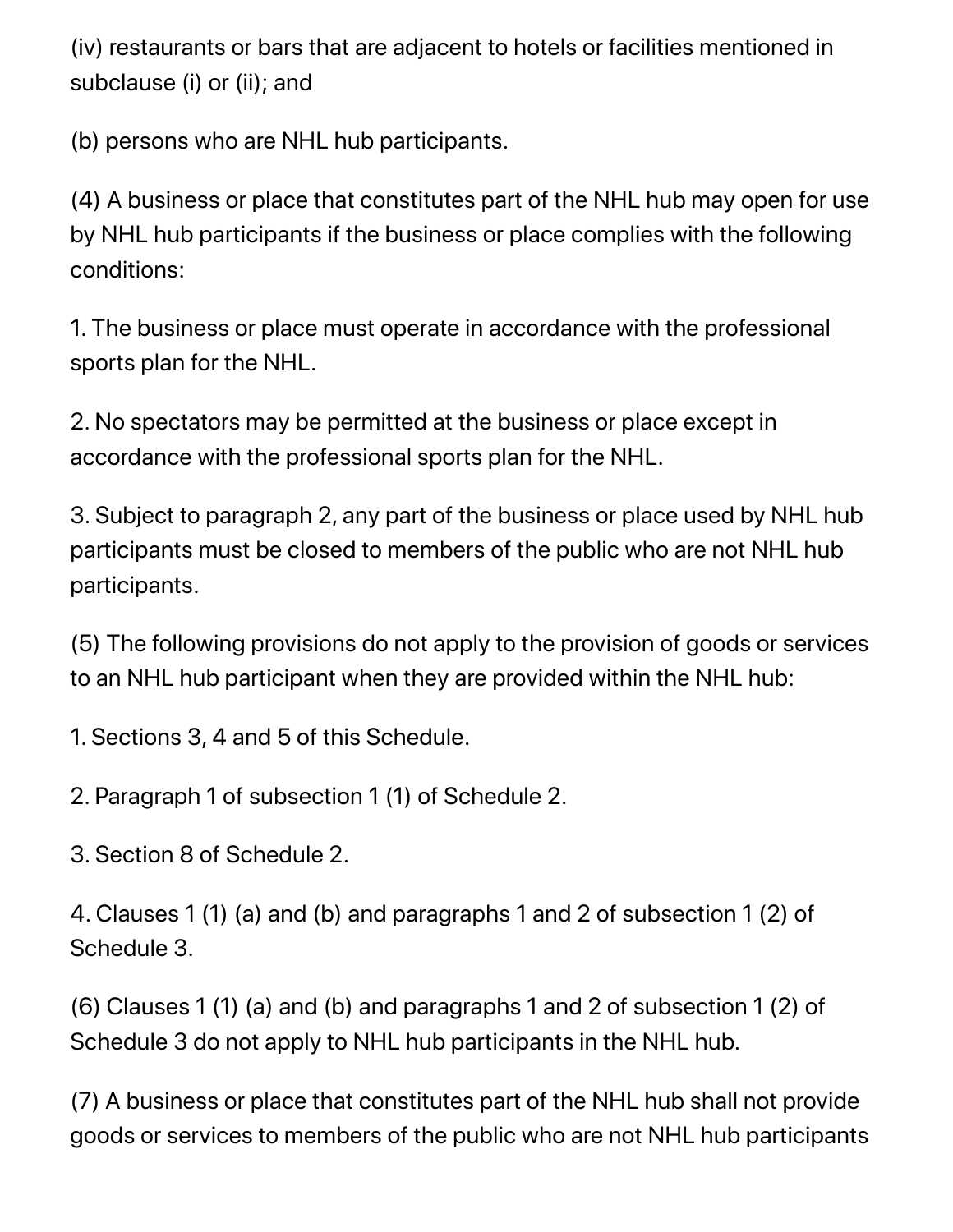unless,

(a) the business or place is permitted to do so by the professional sports plan for the NHL;

(b) the business or place provides the goods or services in accordance with the professional sports plan for the NHL; and

(c) the business or place complies with any other applicable requirements or conditions in this Order.

#### **MLB hub**

**8.** (1) In this section,

"MLB" means Major League Baseball; ("MLB")

"MLB hub" means the businesses and places referred to in clause (3) (a); ("bulle de la MLB")

"MLB hub participant" means a person who has been specified as a participant in the MLB hub in the professional sports plan for the MLB; ("participant à la bulle de la MLB")

"professional sports plan for the MLB" means the professional sports plan for the MLB approved by the Office of the Chief Medical Officer of Health. ("plan de sports professionnels applicable à la MLB")

(2) The Office of the Chief Medical Officer of Health may approve a professional sports plan for the MLB.

(3) The professional sports plan for the MLB shall list,

(a) the businesses and places in the City of Toronto that constitute the MLB hub and that may be used by MLB hub participants in connection with the 2020 MLB season, which may include,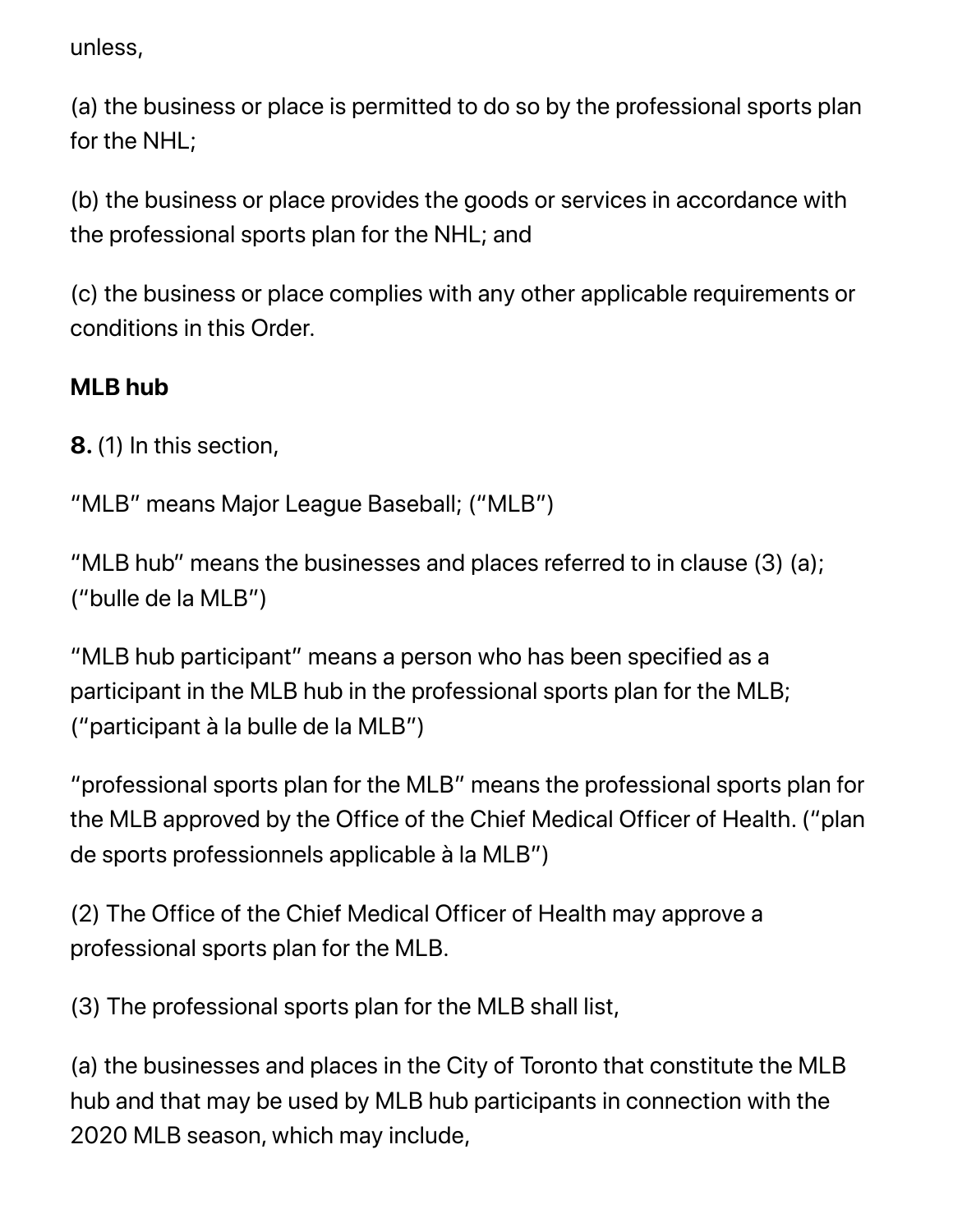(i) hotels,

(ii) facilities for indoor or outdoor sports and recreational fitness activities,

(iii) businesses or places that are in hotels or facilities mentioned in subclause (i) or (ii), and

(iv) restaurants or bars that are adjacent to hotels or facilities mentioned in subclause (i) or (ii); and

(b) persons who are MLB hub participants.

(4) A business or place that constitutes part of the MLB hub may open for use by MLB hub participants if the business or place complies with the following conditions:

1. The business or place must operate in accordance with the professional sports plan for the MLB.

2. No spectators may be permitted at the business or place except in accordance with the professional sports plan for the MLB.

3. Subject to paragraph 2, any part of the business or place used by MLB hub participants must be closed to members of the public who are not MLB hub participants.

(5) The following provisions do not apply to the provision of goods or services to an MLB hub participant when they are provided within the MLB hub:

1. Sections 3, 4 and 5 of this Schedule.

2. Paragraph 1 of subsection 1 (1) of Schedule 2.

- 3. Section 8 of Schedule 2.
- 4. Clauses 1 (1) (a) and (b) and paragraphs 1 and 2 of subsection 1 (2) of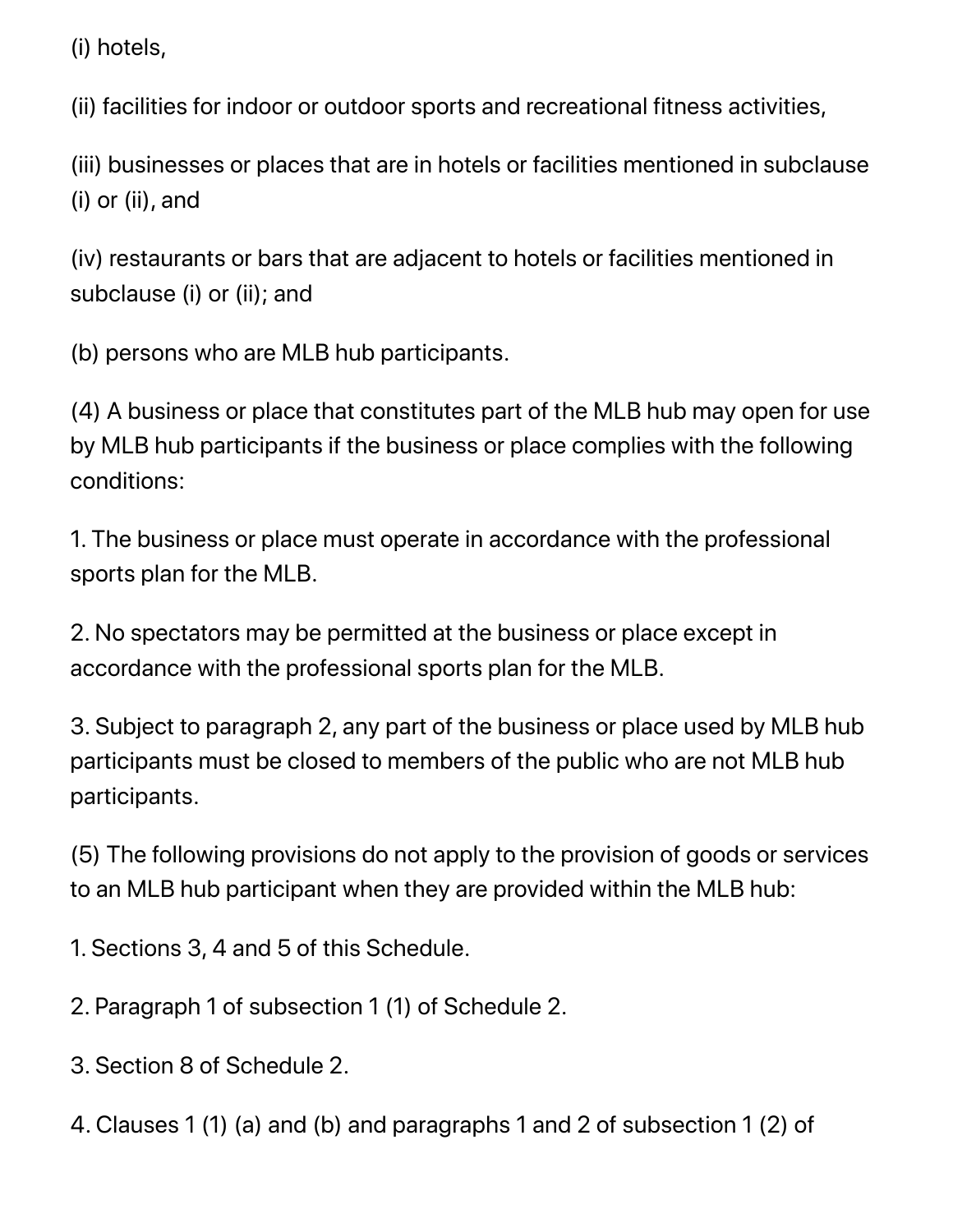Schedule 3.

(6) Clauses 1 (1) (a) and (b) and paragraphs 1 and 2 of subsection 1 (2) of Schedule 3 do not apply to MLB hub participants in the MLB hub.

(7) A business or place that constitutes part of the MLB hub shall not provide goods or services to members of the public who are not MLB hub participants unless,

(a) the business or place is permitted to do so by the professional sports plan for the MLB;

(b) the business or place provides the goods or services in accordance with the professional sports plan for the MLB; and

(c) the business or place complies with any other applicable requirements or conditions in this Order.

O. Reg. 364/20, Sched. 1; O. Reg. 415/20, s. 2; O. Reg. 428/20, s. 2; O. Reg. 501/20, s. 1; O. Reg. 530/20, s. 1; O. Reg. 531/20, s. 1.

# **Schedule 2 Specific Rules**

Food and drink

#### **Restaurants, bars etc.**

**1.** (1) Restaurants, bars, food trucks, concession stands and other food or drink establishments may open if they comply with the following conditions:

1. No buffet-style service may be provided.

2. Patrons must be seated at all times in any area of the establishment in which food or drink is permitted except,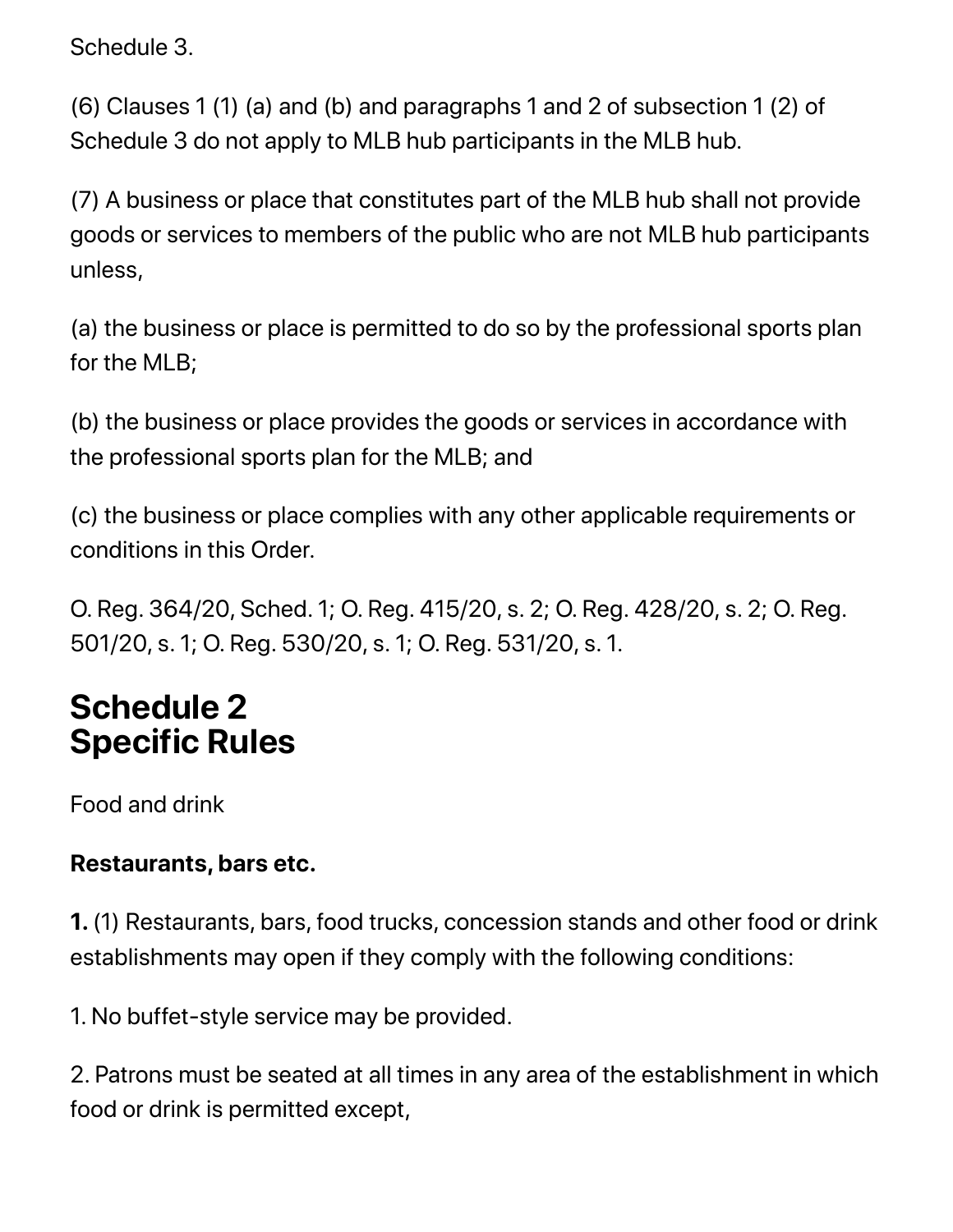i. while entering the area and while moving to their table,

ii. while placing or picking up an order,

iii. while paying for an order,

iv. while exiting the area,

v. while going to or returning from a washroom,

vi. while lining up to do anything described in subparagraphs i to v, or

vii. where necessary for the purposes of health and safety.

3. The establishment must be configured so that patrons seated at different tables are separated by,

i. a distance of at least two metres, or

ii. plexiglass or some other impermeable barrier.

4. No person shall dance, sing or perform music at the establishment except in accordance with subsection (2) or (3).

5. The person responsible for the establishment must,

i. record the name and contact information of at least one member of every party of patrons that enters an indoor or outdoor dining area in the establishment, other than patrons who temporarily enter the area to place, pick up or pay for a takeout order,

### **Note: On October 3, 2020, subparagraph 5 i of subsection 1 (1) of Schedule 2 to the Regulation is amended by adding "subject to subsection (1.0.1)" at the beginning. (See: O. Reg. 546/20, s. 3 (1))**

ii. maintain the records for a period of at least one month, and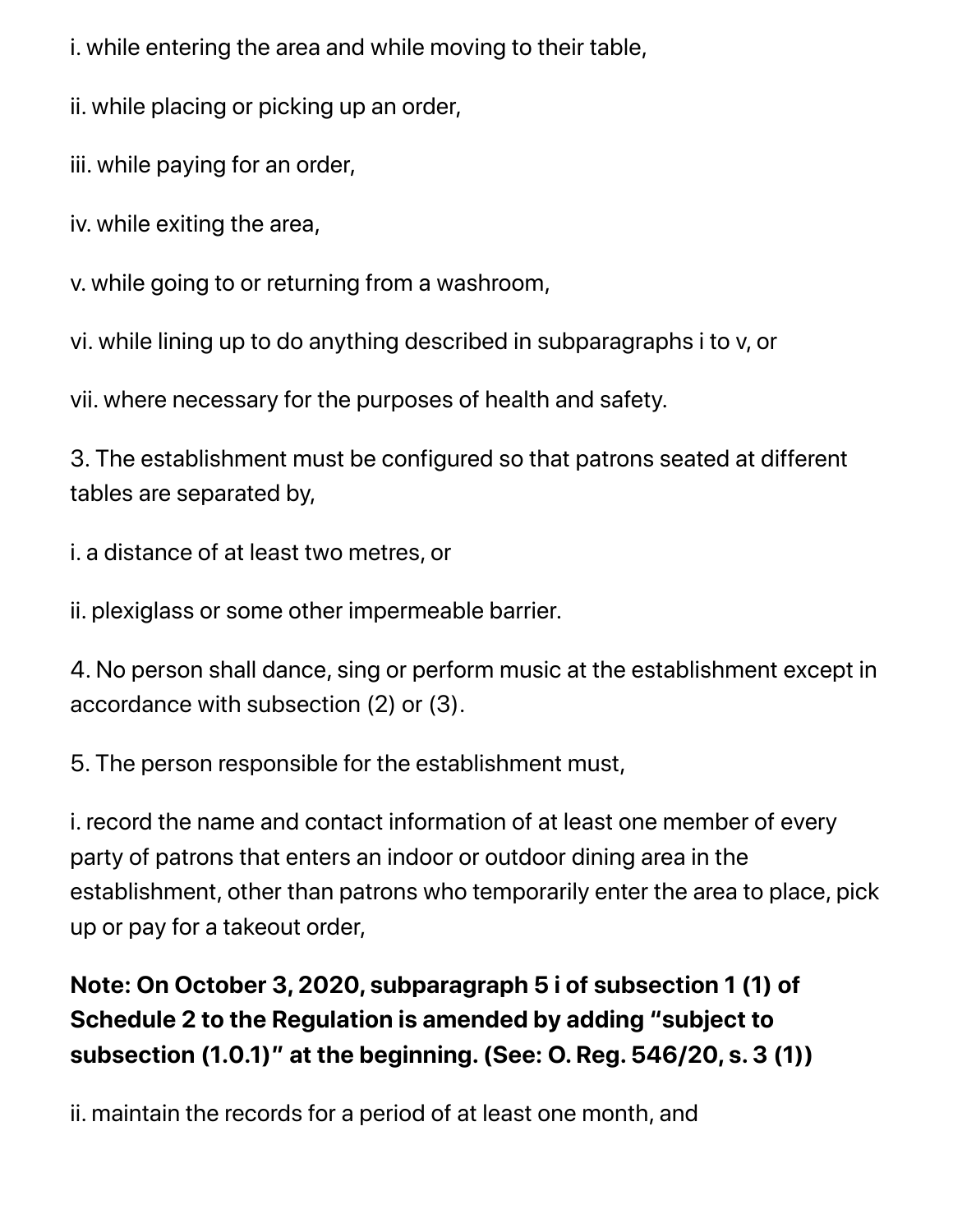iii. only disclose the records to a medical officer of health or an inspector under the *Health Protection and Promotion Act* on request for a purpose specified in section 2 of that Act or as otherwise required by law.

6. The establishment must be closed to the public between the hours of 12 a.m. and 5 a.m. except as may be necessary to,

i. allow patrons to temporarily enter the establishment to place, pick up or pay for a takeout order,

ii. provide delivery service,

iii. provide dine-in service only for persons who are performing work for the business or place in which the establishment is located, or

iv. provide access to washrooms.

7. Revoked: O. Reg. 531/20, s. 2 (1).

### **Note: On October 3, 2020, subsection 1 (1) of Schedule 2 to the Regulation is amended by adding the following paragraphs: (See: O. Reg. 546/20, s. 3 (2))**

7. In the enhanced measures zone, the total number of patrons permitted to be indoors in the establishment must be limited to the number that can maintain a physical distance of at least two metres from every other person in the establishment, and in any event cannot exceed 100 patrons.

8. In the enhanced measures zone, no more than six people may be seated together at a table in the establishment.

9. In the enhanced measures zone, no patron may be permitted to line up or congregate outside of the establishment unless they are,

i. maintaining a physical distance of at least two metres from other groups of persons outside the establishment, and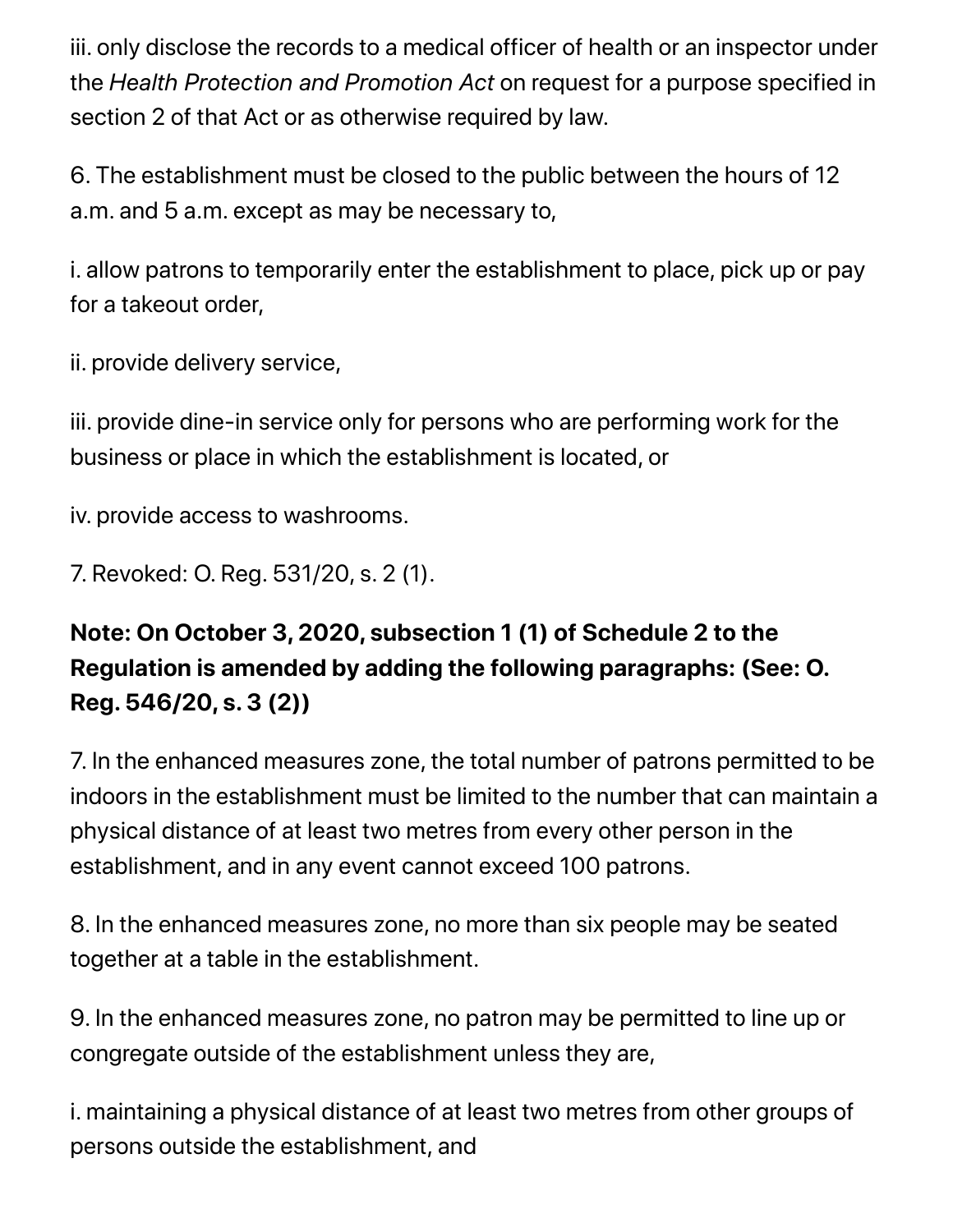ii. wearing a mask or face covering in a manner that covers their mouth, nose and chin, unless they are entitled to any of the exceptions set out in subsection 2 (4) of Schedule 1.

### **Note: On October 3, 2020, section 1 of Schedule 2 to the Regulation is amended by adding the following subsections: (See: O. Reg. 546/20, s. 3 (3))**

(1.0.1) In the enhanced measures zone, the requirement set out in subparagraph 5 i of subsection (1) may only be satisfied by recording the name and contact information of every patron that enters an area of the establishment described in that subparagraph, unless,

(a) the patrons temporarily enter the area to place, pick up or pay for a takeout order, in which case subparagraph 5 i of subsection (1) does not require their name and contact information to be recorded; or

(b) the establishment is a limited-service establishment, in which case the requirement in subparagraph 5 i of subsection (1) continues to require the collection of the name and contact information of at least one member of every party of patrons.

(1.0.2) For the purposes of clause (1.0.1) (b), an establishment is a limitedservice establishment if it requires all dine-in patrons to order or select their food or drink at a counter, food bar or cafeteria line and pay before receiving their order.

(1.1) Paragraph 6 of subsection (1) does not apply with respect to establishments on hospital premises or in airports.

(2) A person or group under contract with the establishment may dance, sing or perform music in compliance with the requirements set out in section 11.

(3) Members of the public may sing or perform music at the establishment if,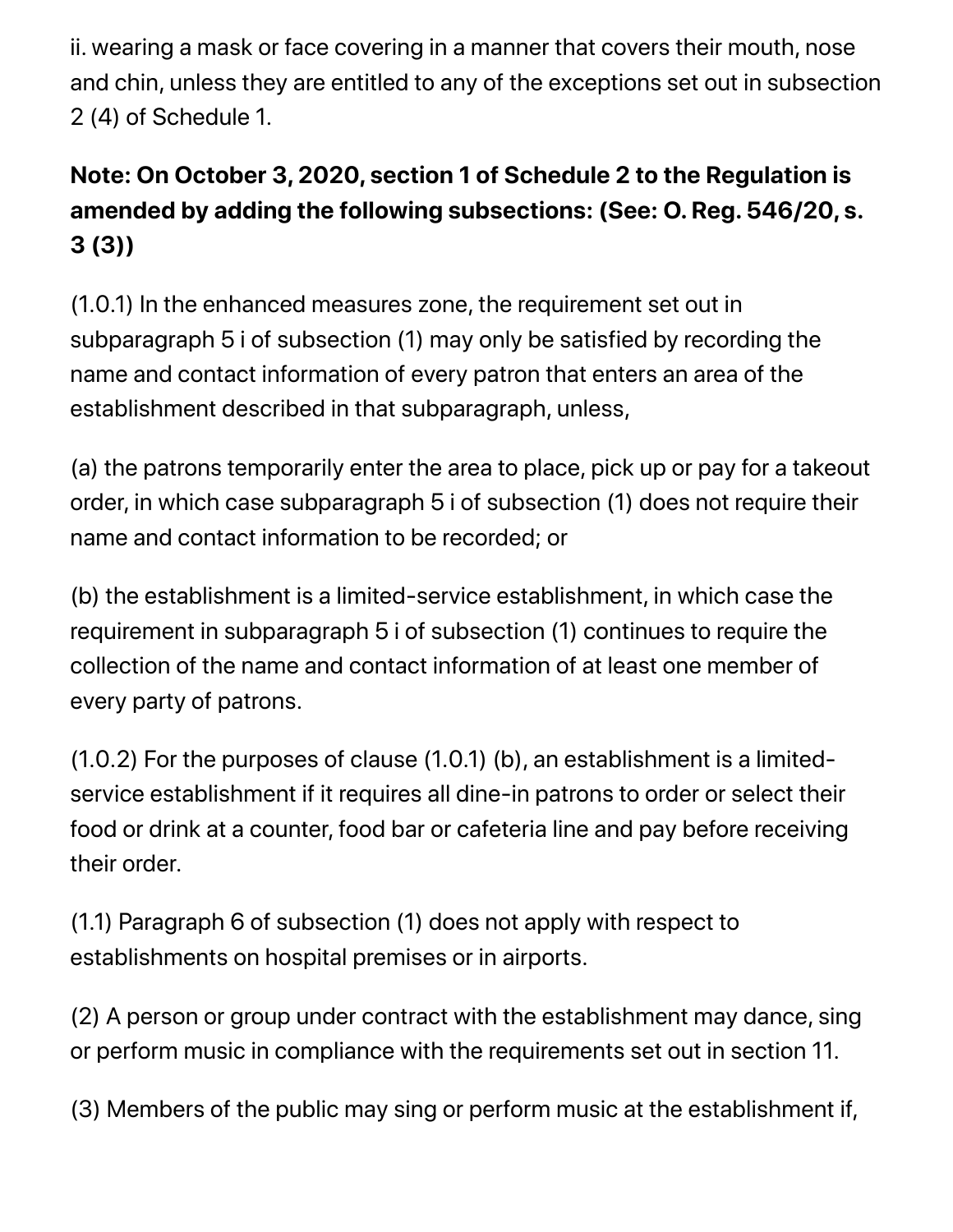(0.a) they are not singing or performing music in a private karaoke room;

(a) they are separated from every other person, including from other performers, by plexiglass or some other impermeable barrier while singing or while performing on a brass or wind instrument;

(b) they maintain a physical distance of at least two metres from every other person while singing or performing music; and

(c) any equipment used by members of the public while singing or performing music is cleaned and disinfected between each use.

(4) For greater certainty, a restaurant, bar, food truck, concession stand or other food or drink establishment that is in compliance with the conditions set out in subsection (1) may open in any business or place that is otherwise permitted to open under this Order.

(4.1) Revoked: O. Reg. 531/20, s. 2 (3).

(5) In this section,

"party" means a group of one or more patrons.

**Services** 

#### **Public libraries**

**2.** Public libraries may open if circulating materials that are returned or accessed within the library are disinfected or quarantined for an appropriate period of time before they are recirculated.

#### **Real estate open houses**

**3.** Real estate agencies may open if they ensure that the total number of members of the public permitted at any open house event they host or facilitate at any one time is limited to the number that can maintain a physical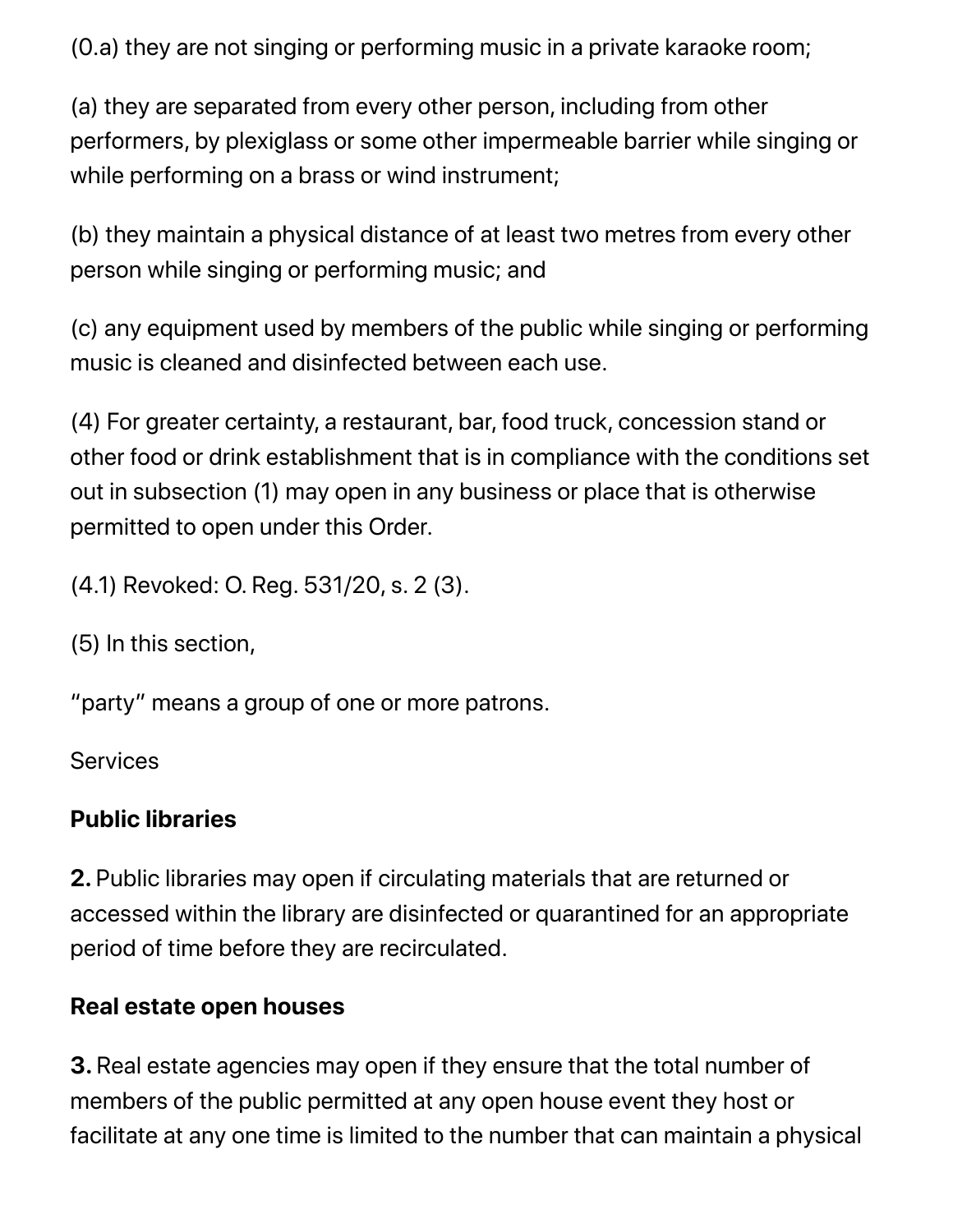distance of at least two metres from every other person in the open house event, and in any event is not permitted to exceed 50 persons.

#### **Personal care services**

**4.** Personal care services relating to the hair or body, including hair salons and barbershops, manicure and pedicure salons, aesthetician services, piercing services, tanning salons, spas and tattoo studios, may open if they comply with the following conditions:

1. Persons who provide personal care services in the business must wear appropriate personal protective equipment.

2. Patrons must wear face covering at all times while receiving personal care services, except while receiving services that tend to an area of their face that would be covered by a face covering.

3. Oxygen bars must be closed.

Food courts and fitting rooms

#### **Food courts, etc.**

**5.** A food court or other dining area that is not already described in section 1 may open if it is configured so that patrons seated at different tables are separated by,

(a) a distance of at least two metres; or

(b) plexiglass or some other impermeable barrier.

#### **Fitting rooms**

**6.** Fitting rooms in a business may open if patrons are not permitted to occupy adjacent fitting room stalls at any one time.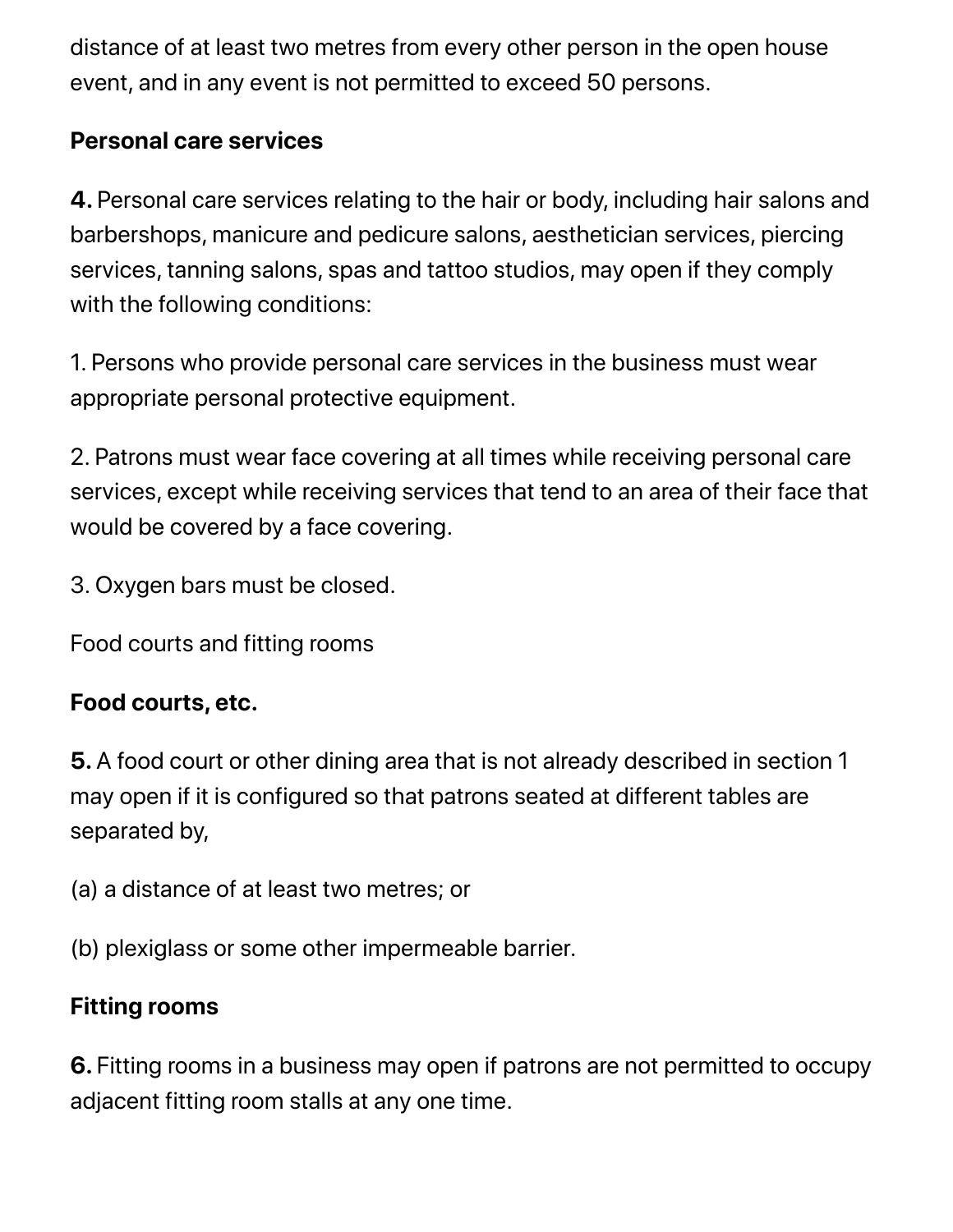Training and education

#### **Driving instruction**

**7.** Businesses that provide driving instruction in a motor vehicle may open if they comply with the following conditions:

1. Only one student may be in the motor vehicle.

2. Only one driving instructor may be in the motor vehicle, unless the type of instruction requires more than one driving instructor to be present.

3. Every person in the motor vehicle must wear face covering at all times.

4. The motor vehicle must be cleaned and disinfected as frequently as is necessary to maintain a sanitary condition.

Sports and fitness

#### **Facilities for sports and recreational fitness activities**

**8.** (1) Facilities for sports and recreational fitness activities, including gymnasiums, health clubs, community centres, multi-purpose facilities, arenas, exercise studios, yoga and dance studios and other fitness facilities, may open for sports and recreational fitness activities if they comply with the following conditions:

1. Every person who engages in sports or a recreational fitness activity at the facility, other than a team sport, must maintain a physical distance of at least two metres from every other person at all times during the activity.

2. The total number of members of the public permitted to be at the facility in a class, organized program or organized activity at any one time must be limited to the number that can maintain a physical distance of at least two metres from other persons in the facility, and in any event cannot exceed,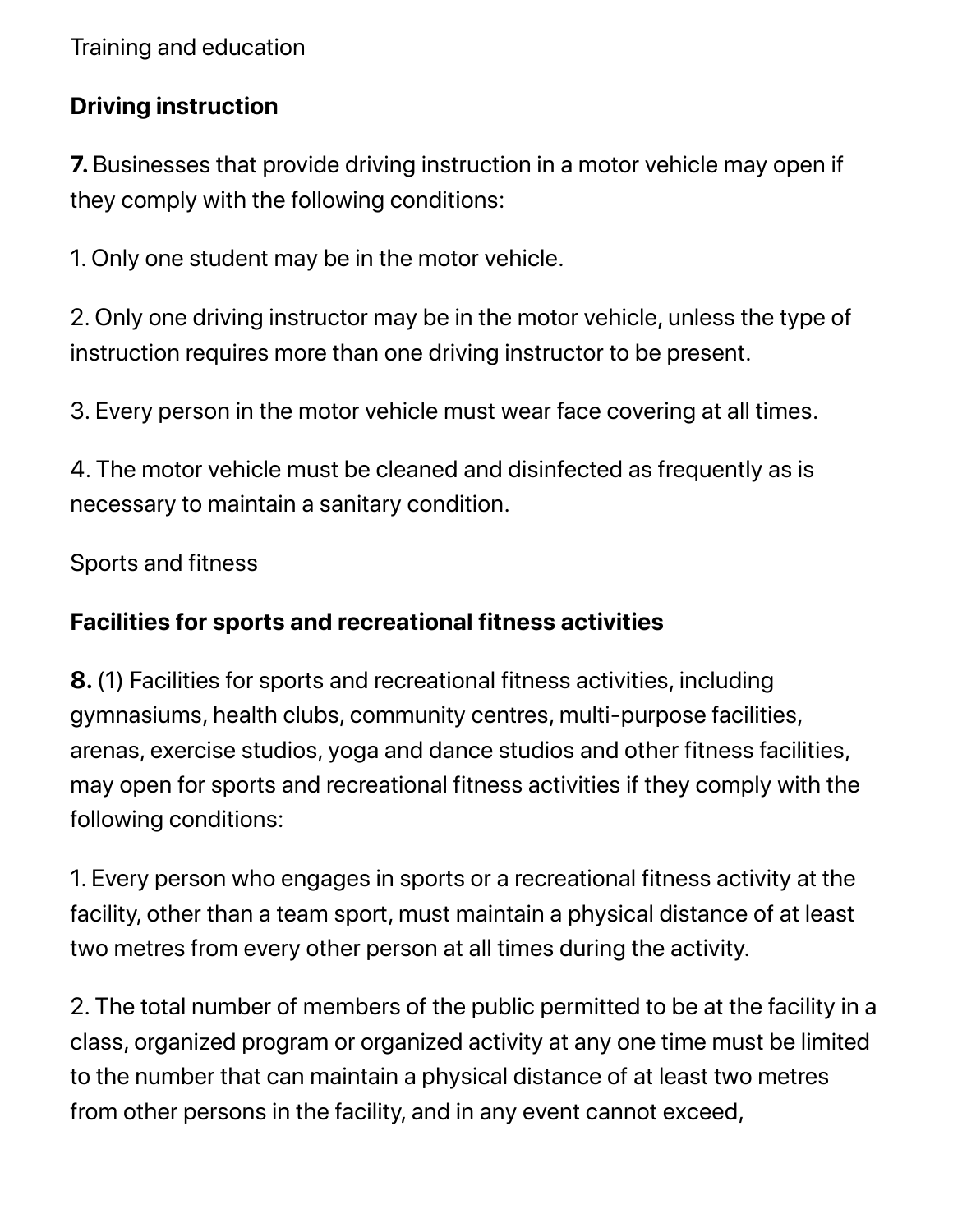i. 50 persons, if any of the classes, organized programs or organized activities taking place at the time are indoors, or

ii. 100 persons, if all of the classes, organized programs or organized activities taking place at the time are outdoors.

3. The total number of members of the public permitted to be at the facility in areas containing weights or exercise machines at any one time must be limited to the number that can maintain a physical distance of at least two metres from every other person in the facility, and in any event cannot exceed 50 persons.

4. The total number of spectators permitted to be at the facility at any one time must be limited to the number that can maintain a physical distance of at least two metres from every other person in the facility, and in any event cannot exceed,

i. 50 spectators, if the spectators will be indoors, or

ii. 100 spectators, if the spectators will be outdoors.

5. Team sports may only be practised or played within the facility if they do not allow for physical contact between players or if they have been modified to avoid physical contact between the players.

6. Organized team sports that are practised or played by players in a league may only be practised or played within the facility if the league either,

i. contains no more than 50 players and does not permit its teams to play against teams outside of the league, or

ii. divides its teams into groups of 50 or fewer players and does not permit teams in different groups to play against one another or against teams outside of the league.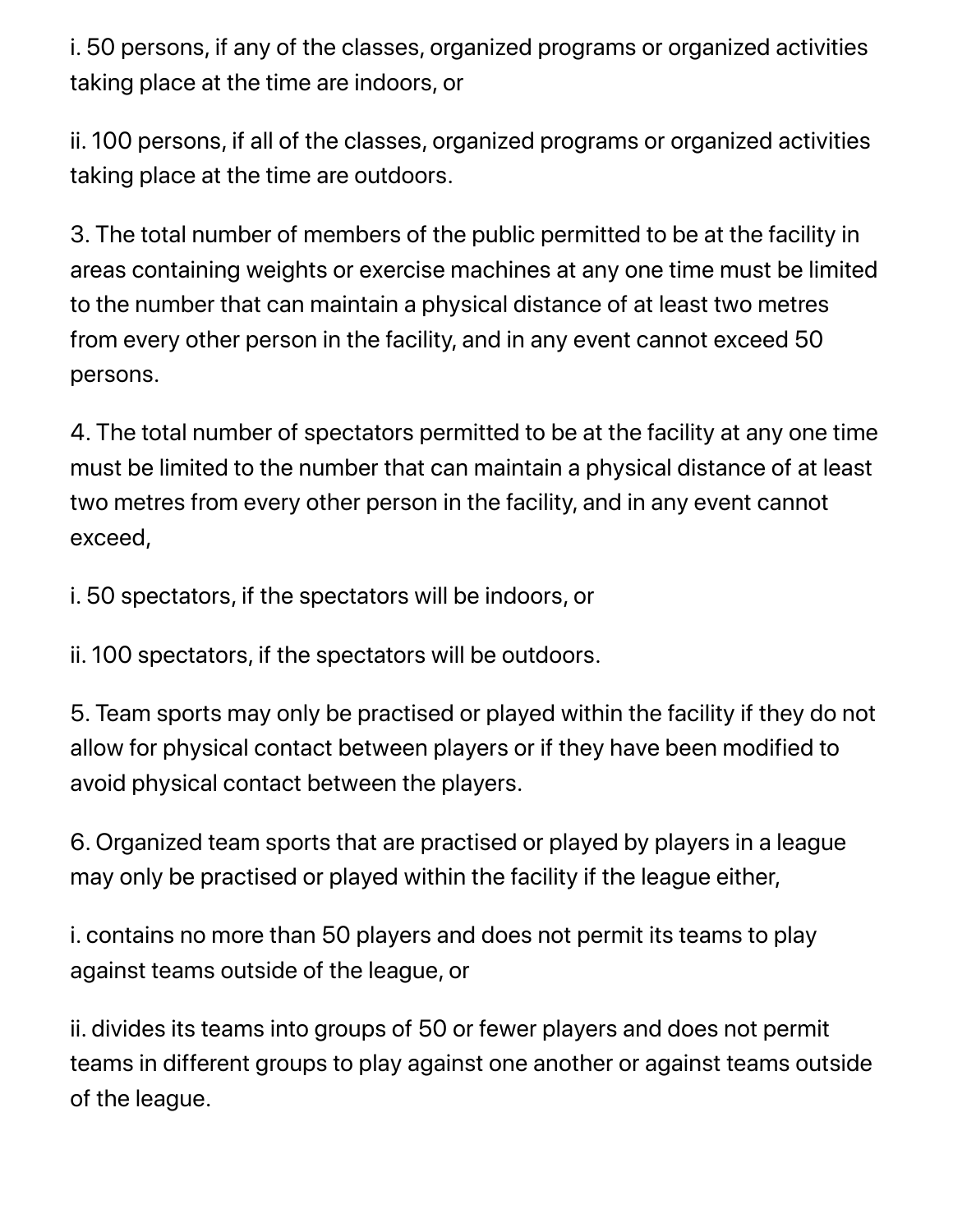7. Any equipment that is rented to, provided to or provided for the use of users of the facility must be cleaned and disinfected between each use or, where used in a game or practice, at the end of play, such as at the completion of a game or practice.

8. Activities must not be practised or played within the facility if they require the use of fixed structures that cannot be cleaned and disinfected between each use or, where used in a game or practice, at the end of play.

(1.1) Paragraphs 2 to 4 of subsection (1) do not apply with respect to facilities for sports and recreational fitness activities that operate in accordance with a plan for the operation of facilities for sports and recreational fitness activities approved by the Office of the Chief Medical Officer of Health.

### **Note: On October 3, 2020, section 8 of Schedule 2 to the Regulation is amended by adding the following subsection: (See: O. Reg. 546/20, s. 3 (4))**

(1.2) In the enhanced measures zone, the following rules apply despite paragraphs 2 and 3 of subsection (1) and despite anything set out in the plan described in subsection (1.1):

1. The total number of members of the public permitted to be indoors at the facility in classes, organized programs or organized activities together with members of the public in areas containing weights or exercise machines at any one time cannot exceed 50 people.

2. The total number of members of the public permitted to be in each indoor fitness, exercise or dance class at the facility cannot exceed 10 people and each class must take place in a separate room.

(2) Facilities for sports and recreational fitness activities may open to provide space for a day camp for children that is in compliance with subsection 9 (1).

(3) Paragraphs 1 to 3 and 5 to 8 of subsection (1) do not apply with respect to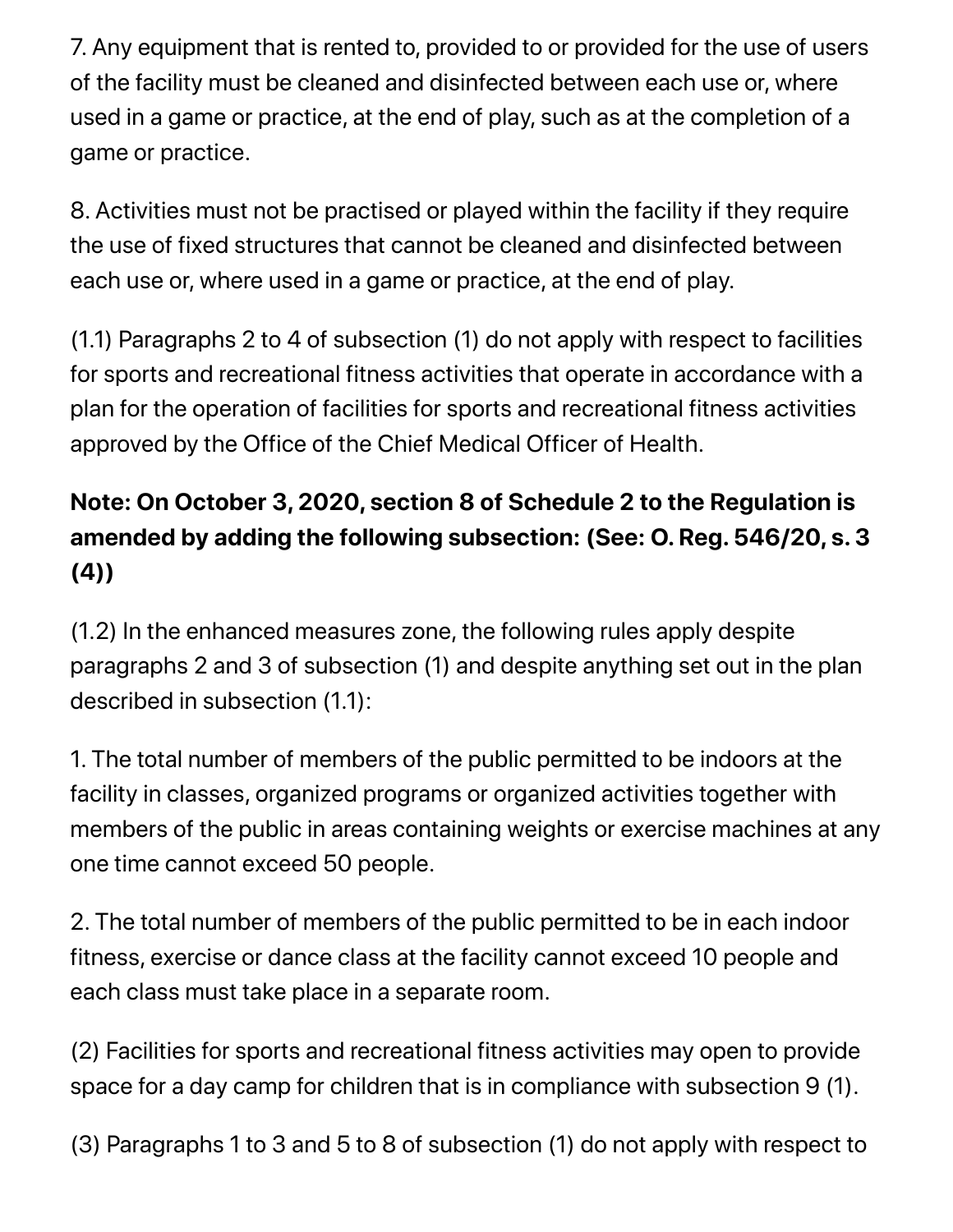facilities for sports teams in one of the following leagues if they operate in accordance with a return to play plan approved by the Office of the Chief Medical Officer of Health:

- 1. Canadian Elite Basketball League.
- 2. Canadian Football League.
- 3. Major League Baseball.
- 4. Major League Soccer.
- 5. National Basketball Association.
- 6. National Hockey League.
- 7. National Lacrosse League.

### **Camps for children**

**9.** (1) Day camps for children may open if they operate in a manner consistent with the safety guidelines for COVID-19 for summer day camps produced by the Office of the Chief Medical Officer of Health.

(2) Camps that provide supervised overnight accommodation for children are closed.

Entertainment

#### **Cinemas**

**10.** (1) Cinemas may open if the total number of members of the public permitted to be in the venue at any one time is limited to the number that can maintain a physical distance of at least two metres from every other person in the venue, and in any event is not permitted to exceed,

(a) 50 persons, if the cinema is indoors; or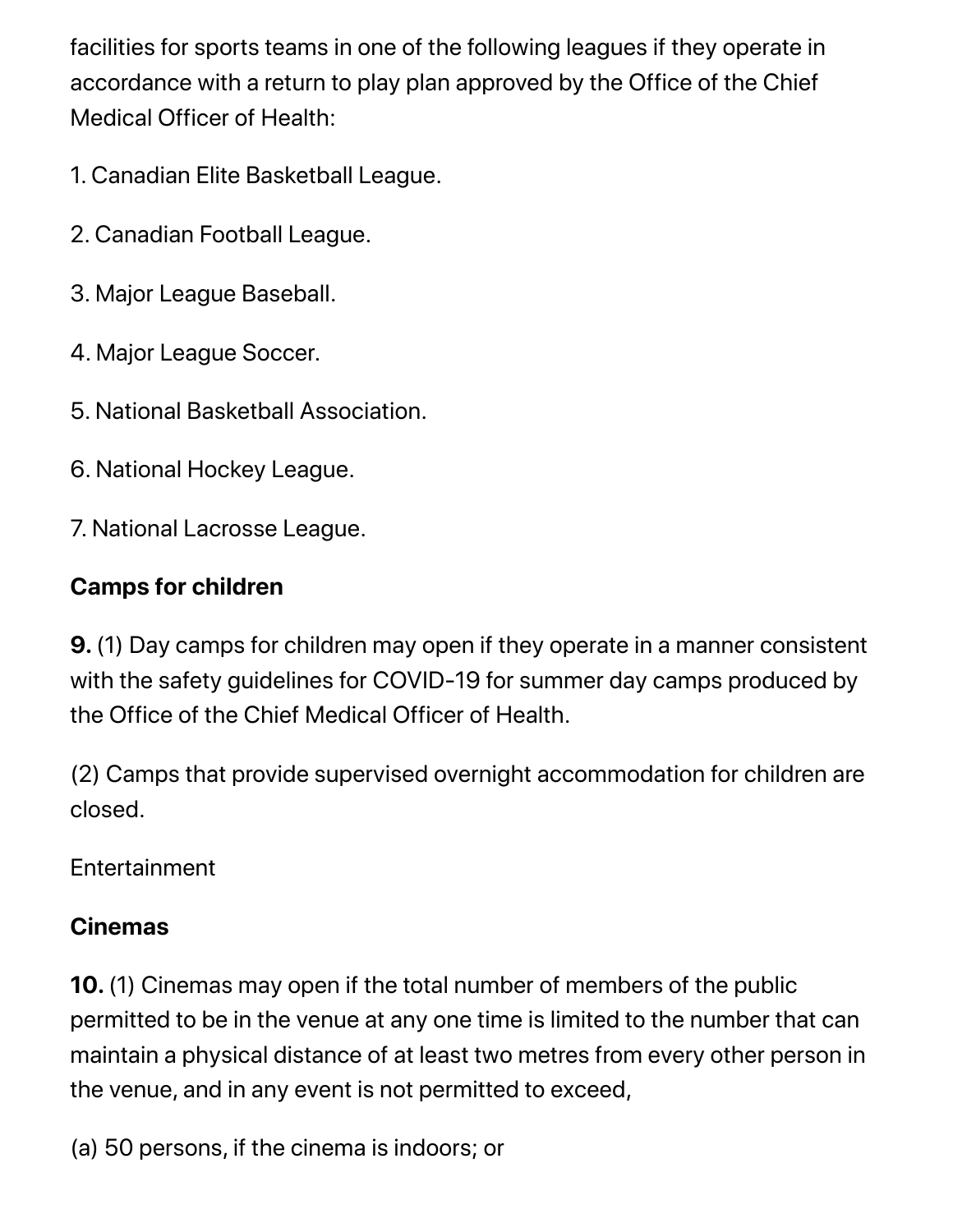(b) 100 persons, if the cinema is outdoors.

(2) The capacity limits set out in subsection (1) do not apply to cinemas that operate in accordance with a plan for the operation of cinemas approved by the Office of the Chief Medical Officer of Health.

(3) Subsection (1) does not apply to drive-in cinemas.

#### **Performing arts**

**11.** (1) A business or place where concerts, artistic events, theatrical performances or other performances are rehearsed or performed may open if they comply with the following conditions:

1. The total number of spectators permitted to be in the venue in which the performance or rehearsal takes place at any one time must be no more than,

i. 50 spectators, if the concert, event or performance is indoors, or

ii. 100 spectators, if the concert, event or performance is outdoors.

2. Singers and players of brass or wind instruments must be separated from any spectators by plexiglass or some other impermeable barrier.

3. Every performer and other person who provides work for the business or place must maintain a physical distance of at least two metres from every other person, except,

i. if it is necessary for the performers to be closer to each other for the purposes of the performance or rehearsal,

ii. where necessary for the purposes of facilitating the purchase of admission, food or beverages, or

iii. where necessary for the purposes of health and safety.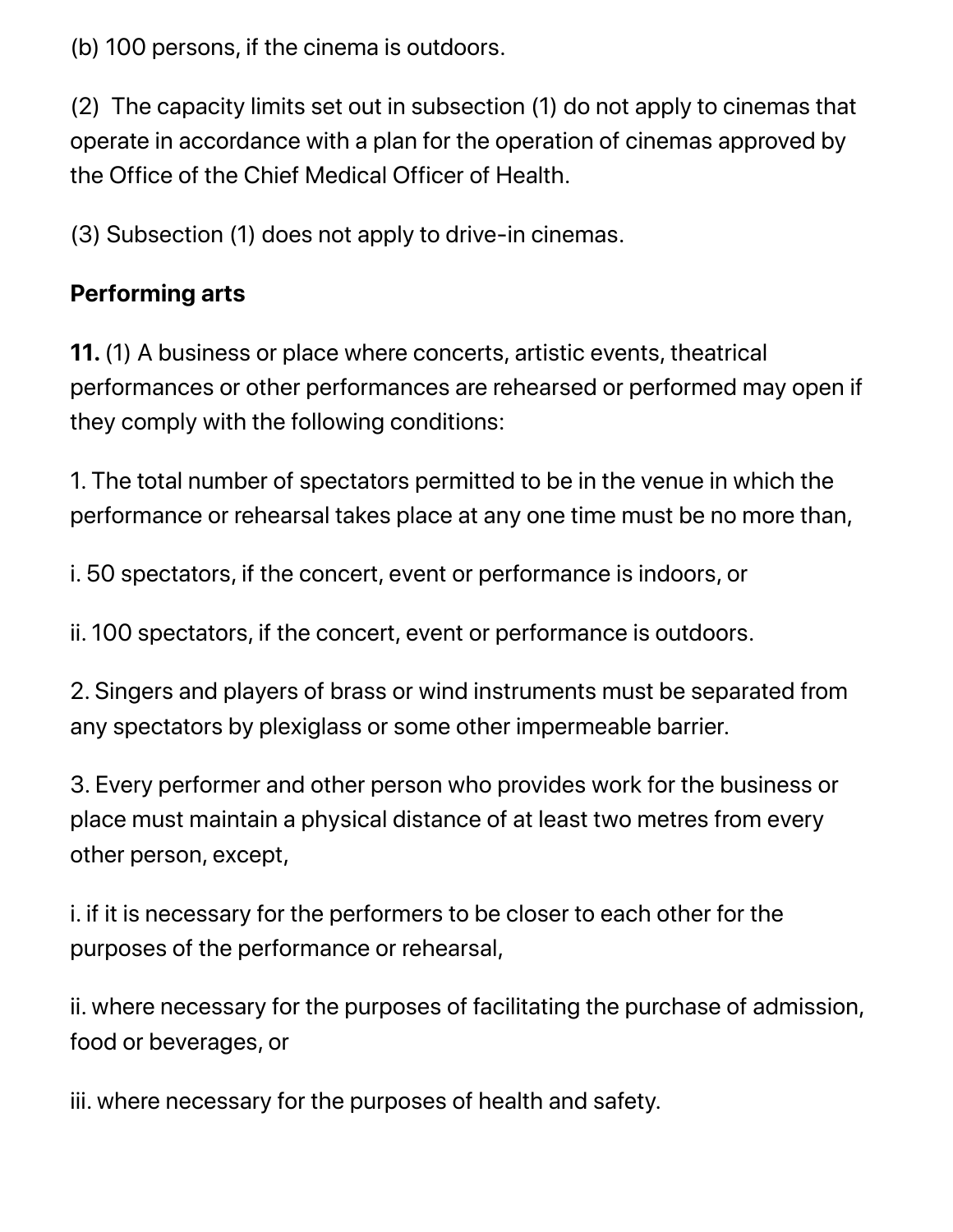(2) Subsection (1) does not apply to drive-in or drive-through concerts, artistic events, theatrical performances and other performances.

#### **Drive-in or drive-through cinemas, performances, etc.**

**12.** Drive-in cinemas and businesses or places that provide drive-in or drivethrough concerts, artistic events, theatrical performances or other performances may open if they comply with the following conditions:

1. Each person in attendance at the drive-in cinema or the business or place, other than persons who perform work for the drive-in cinema or the business or place, must remain within a motor vehicle designed to be closed to the elements except where necessary,

i. to purchase admission, food or beverages,

ii. to access a washroom, or

iii. for the purposes of health and safety.

2. The driver of a motor vehicle at the drive-in cinema or the business or place must ensure that it is positioned at least two metres away from other motor vehicles.

3. Every performer or other person who performs work at the drive-in cinema or the business or place must remain at least two metres apart from motor vehicles and from every other person, except,

i. if it is necessary for the performers to be closer to each other for the purposes of the performance,

ii. where necessary for the purposes of facilitating the purchase of admission, food or beverages, or

iii. where necessary for the purposes of health and safety.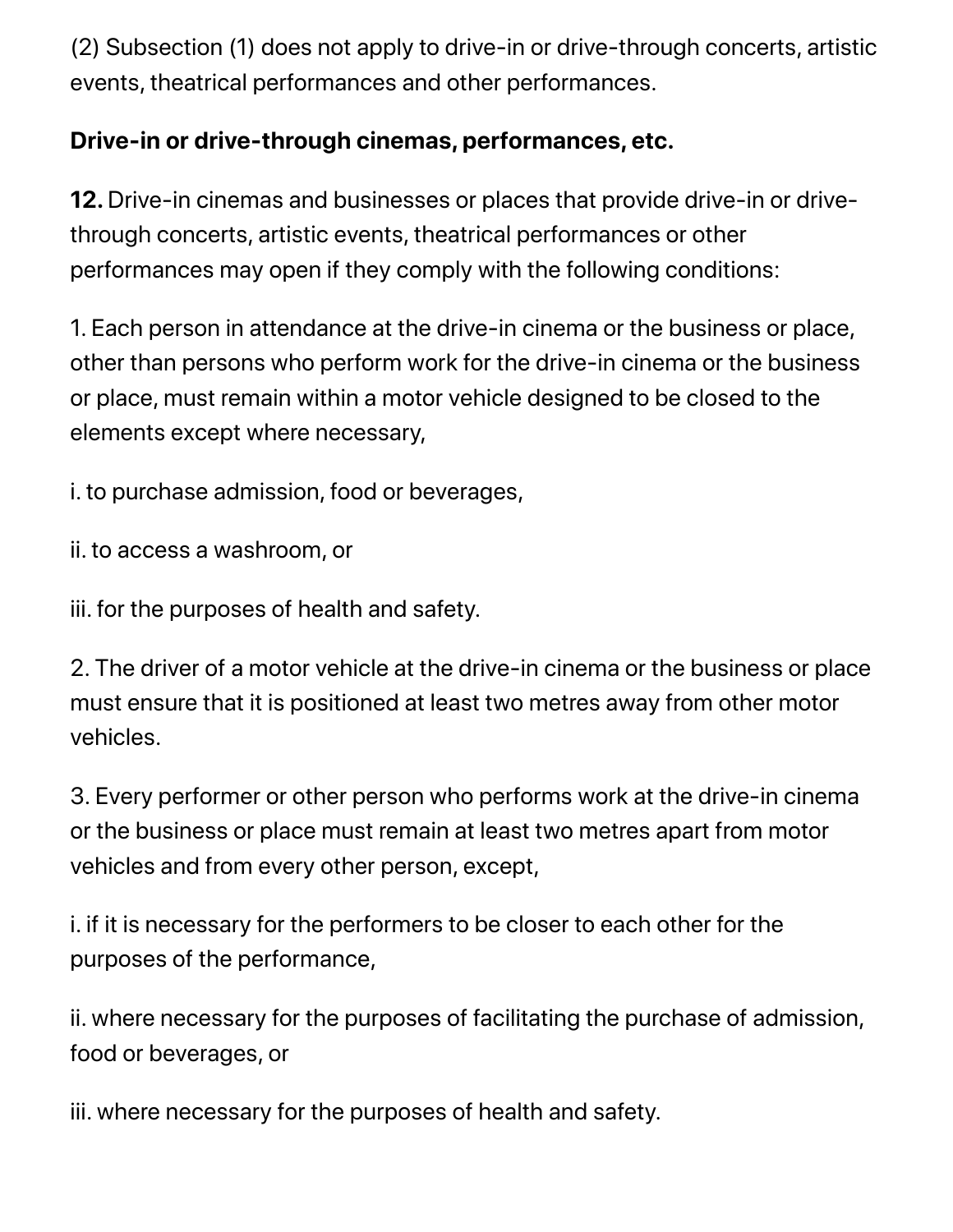4. Food and beverages may only be sold to persons in attendance at the drivein cinema or the business or place if,

i. the food or beverage is sold at a concession stand that requires patrons to stand at least two metres apart while waiting to be served and that requires patrons to immediately return to their motor vehicle after being served, or

ii. the food or beverage is delivered directly to the patron's motor vehicle.

5. No materials may be exchanged between persons in attendance at the drive-in cinema or the business or place, except,

i. materials exchanged between members of the same motor vehicle,

ii. materials exchanged between persons who perform work for the drive-in cinema or the business or place, and

iii. such materials as are necessary to facilitate the purchase of admission, food or beverages.

#### **Water features**

**13.** (1) Steam rooms, saunas and bathhouses are closed.

(2) For greater certainty, a pool, splash pad, spray pad, whirlpool, wading pool, or water slide that is in compliance with section 6 of Schedule 1 may open in any business or place that is otherwise permitted to open under this Order.

#### **Casinos, bingo halls and gaming establishments**

**14.** (1) Casinos, bingo halls and other gaming establishments may open if they comply with the following conditions:

1. The total number of members of the public permitted to be in the establishment at any one time must be limited to the number that can maintain a physical distance of at least two metres from every other person in the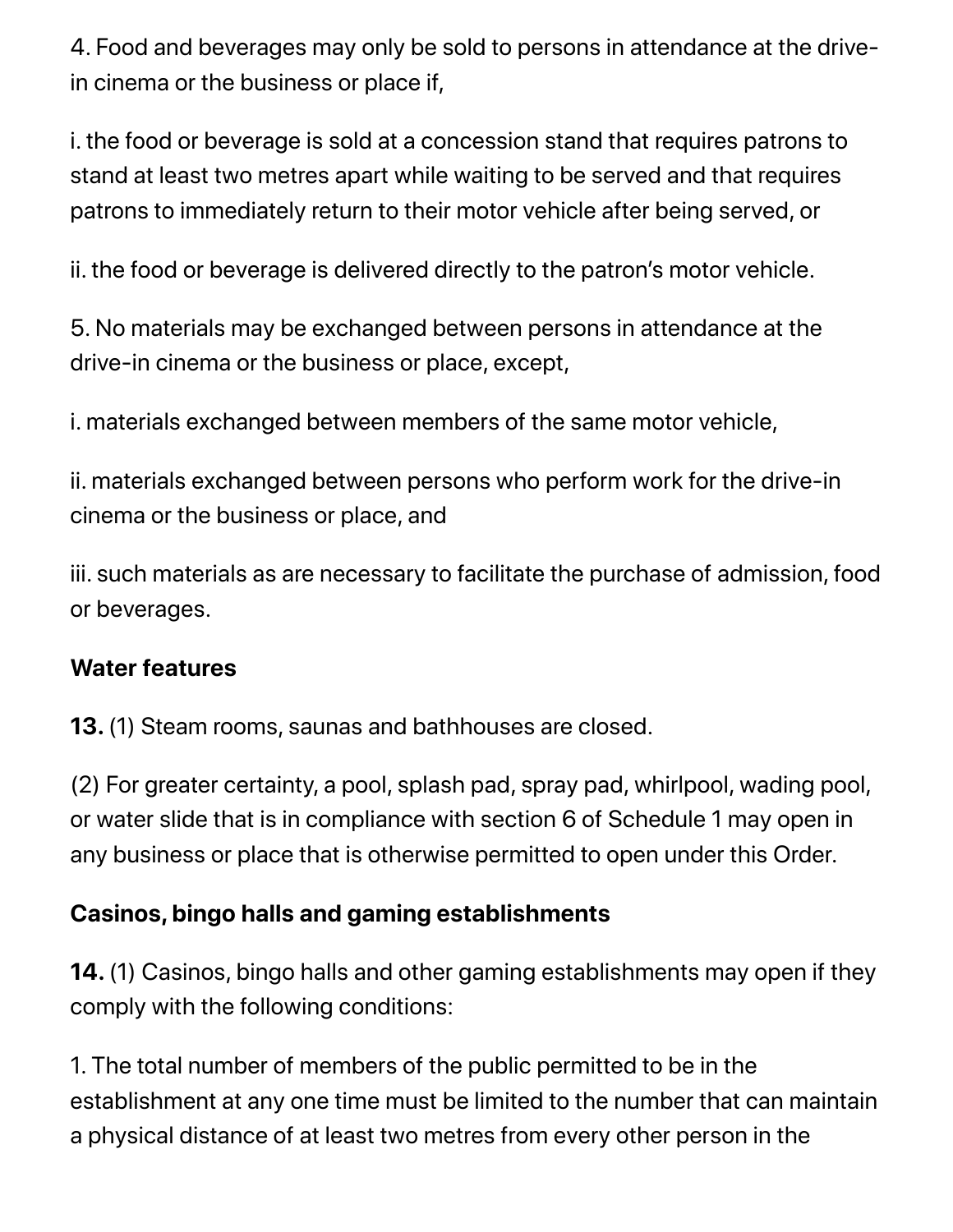establishment, and in any event cannot exceed 50 persons.

2. Table games are prohibited.

(2) Subsection (1) does not apply to a casino, bingo hall or gaming establishment that operates in accordance with a plan for the operation of casinos, bingo halls or gaming establishments approved by the Office of the Chief Medical Officer of Health.

#### **Racing venues**

**15.** Horse racing tracks, car racing tracks and other similar venues may open if the total number of spectators permitted at the venue at any one time is limited to the number that can maintain a physical distance of at least two metres from every other person at the venue, and in any event is not permitted to exceed,

- (a) 50 spectators, if the spectators will be indoors; or
- (b) 100 spectators, if the spectators will be outdoors.

#### **Amusement parks and waterparks**

**16.** Amusement parks and waterparks are closed.

### **Nightclubs**

**17.** Nightclubs are closed, except for the purpose of serving food or beverages to patrons in accordance with section 1.

#### **Museums, etc.**

**18.** Museums, galleries, aquariums, zoos, science centres, landmarks, historic sites, botanical gardens and similar attractions may open if any interactive exhibits, or exhibits that create a high risk of personal contact, that are open to the public are cleaned and disinfected as frequently as is necessary to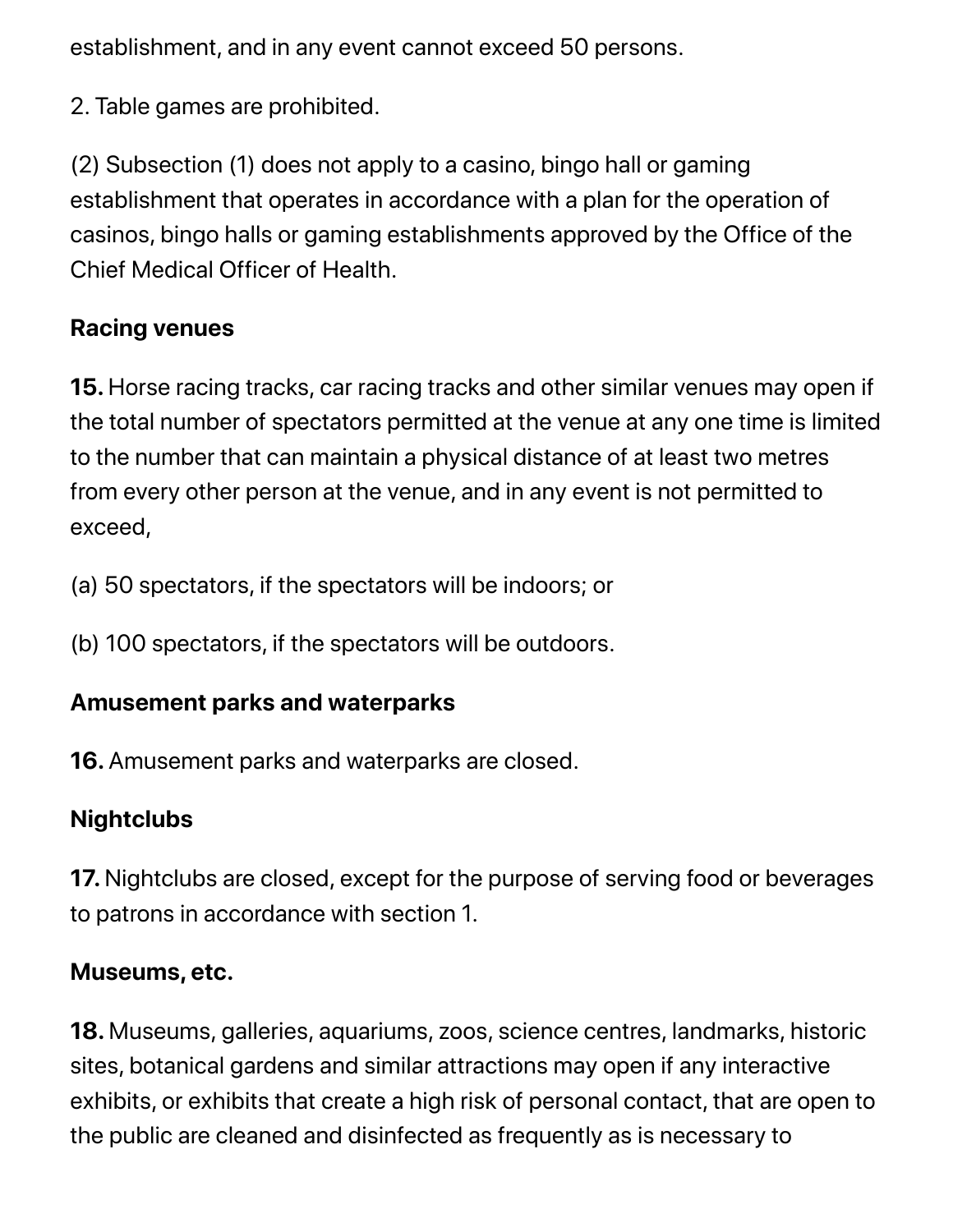maintain a sanitary condition.

#### **Tour and guide services**

**19.** (1) Tour and guide services, including guided fishing and hunting trips, tastings and tours for wineries, breweries and distilleries, trail riding tours, walking tours, bicycle tours and motor vehicle tours, but not including boat tours, may open if they comply with the following conditions:

1. The tour must be operated to enable every person on the tour, including tour guides, to maintain a physical distance of at least two metres from every other person, except where necessary,

i. to facilitate payment, or

ii. for the purposes of health and safety.

2. The number of members of the public on the tour must not exceed the number of persons that would permit compliance with paragraph 1 while on the tour, and in any event cannot exceed,

i. 50 persons, if they will be indoors during the tour, or

ii. 100 persons, if they will be outdoors during the tour.

3. If the tour includes access to any food or beverage production or manufacturing areas, every person on the tour, including any tour guides, must comply with,

i. any laws or policies that apply to the food or beverage production or manufacturing area, and

ii. any advice, recommendations or instructions of public health officials that apply to the food or beverage production or manufacturing area.

4. The tour or guide service must,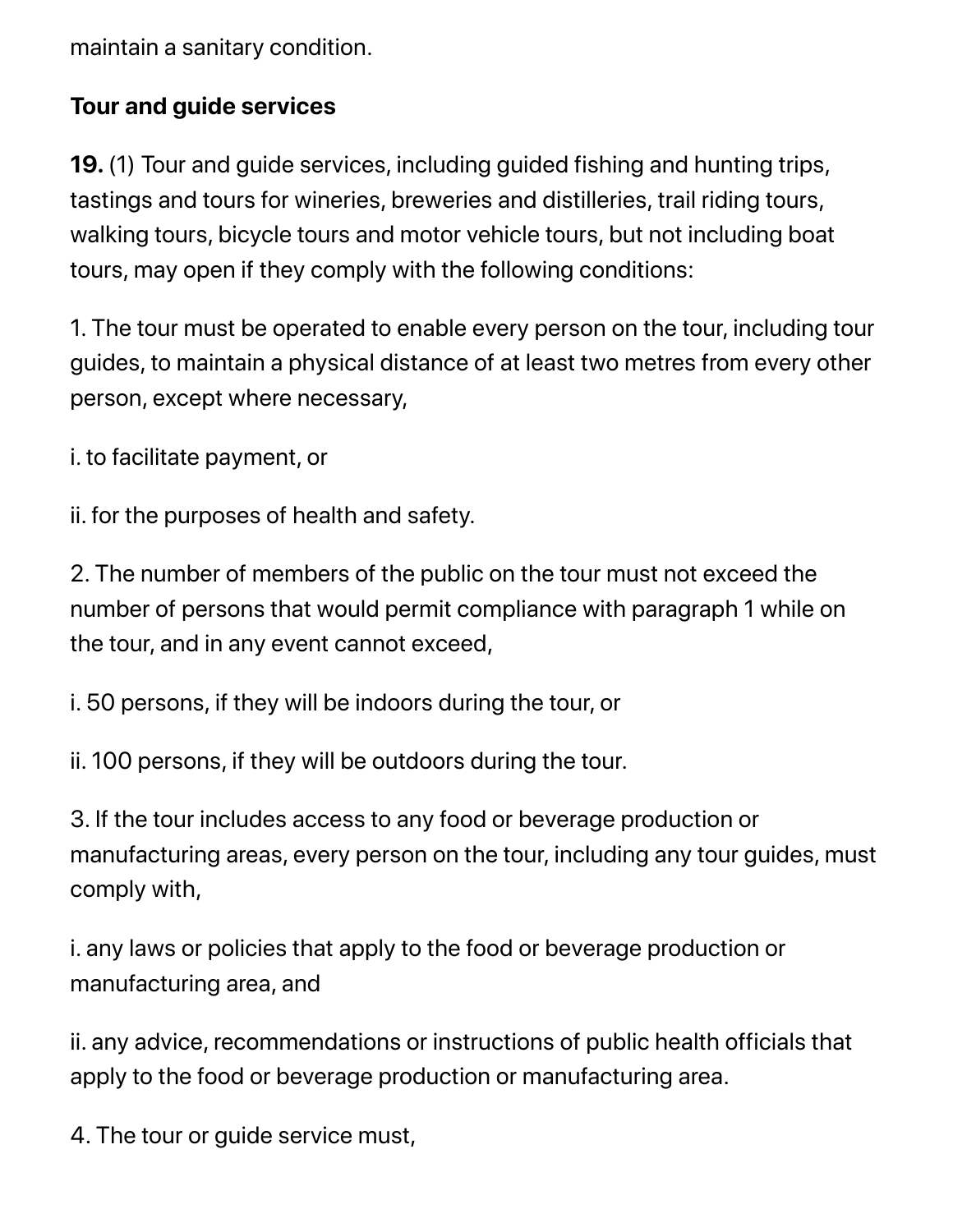i. record the name and contact information of at least one member of every party of patrons that participates in the tour,

ii. maintain the records for a period of at least one month, and

iii. only disclose the records to a medical officer of health or an inspector under the *Health Protection and Promotion Act* on request for a purpose specified in section 2 of that Act or as otherwise required by law.

(2) Boat tours in which the passengers are required to embark and disembark within the province of Ontario and that are not otherwise prohibited from opening by an order made by the Minister of Transport (Canada) under the *Canada Shipping Act, 2001* may open if they comply with the following conditions:

1. The tour must be operated to enable every person on the tour, including tour guides and tour boat crew, to maintain a physical distance of at least two metres from every other person, except where necessary,

i. to facilitate payment, or

ii. for the purposes of health and safety.

2. The number of members of the public on the tour boat must not exceed the number of persons that would permit compliance with paragraph 1 on the tour boat, and in any event cannot exceed,

i. 50 persons, if they will be indoors while on the tour boat, or

ii. 100 persons, if they will be outdoors while on the tour boat.

3. There must be sufficient space available to enable all persons to comply with paragraph 1 while on the tour boat and while embarking onto or disembarking from the tour boat.

4. The flow of persons embarking onto, disembarking from and moving about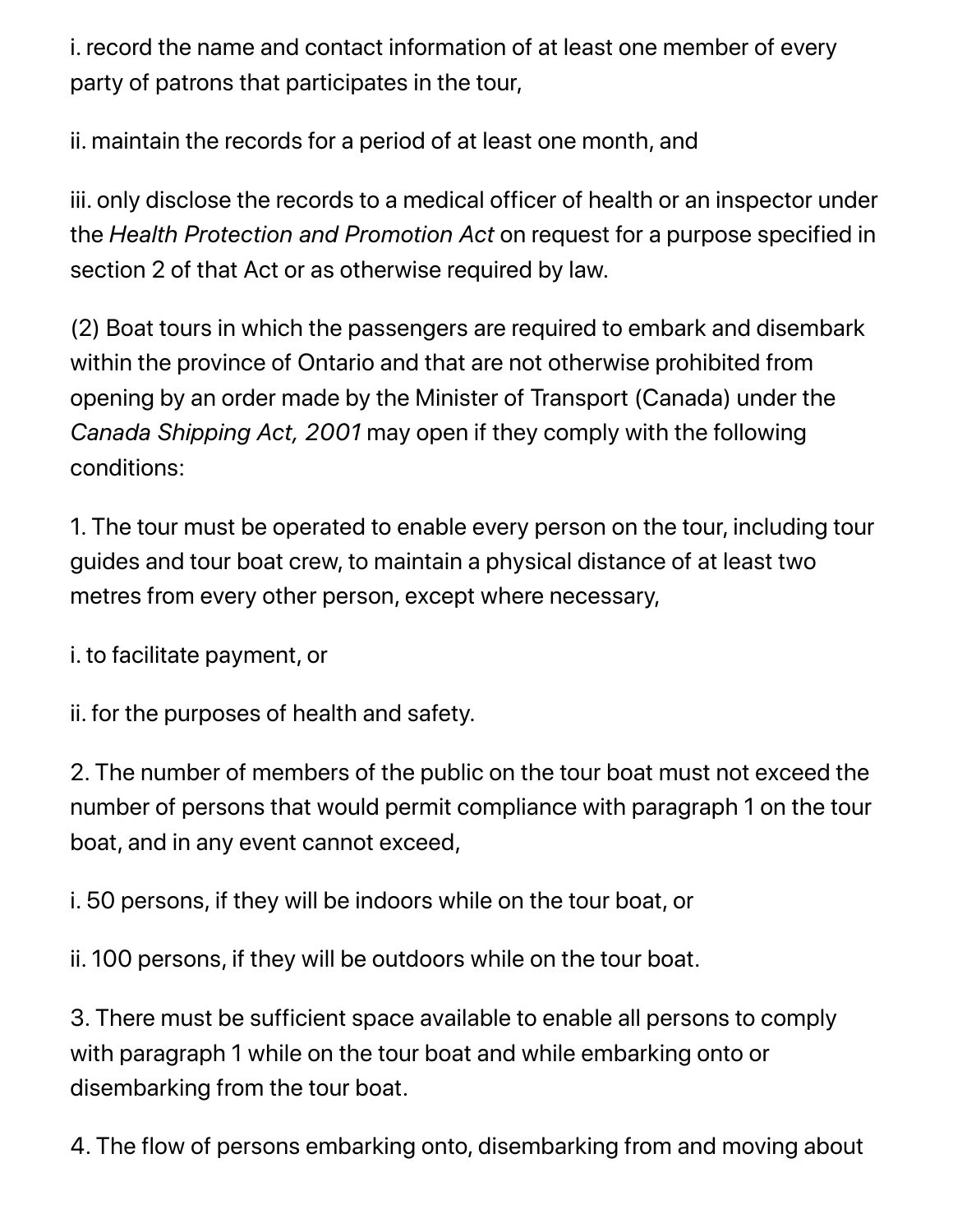on the tour boat must be controlled so as to enable compliance with paragraph 1.

5. The tour boat must be equipped with enough handwashing stations or hand sanitizer dispensers to serve the needs of every person on the tour boat.

6. The boat tour service must,

i. record the name and contact information of at least one member of every party of patrons that is on the tour boat,

ii. maintain the records for a period of at least one month, and

iii. only disclose the records to a medical officer of health or an inspector under the *Health Protection and Promotion Act* on request for a purpose specified in section 2 of that Act or as otherwise required by law.

(3) In this section,

"party" means a group of one or more patrons.

### **Strip clubs**

**19.1** Strip clubs are closed.

### **Campgrounds**

**20.** Campgrounds may open if the person responsible for the campground ensures that every person using the campground is complying with any applicable restrictions on the size of social gatherings and organized public events.

O. Reg. 364/20, Sched. 2; O. Reg. 415/20, s. 3; O. Reg. 428/20, s. 3; O. Reg. 453/20, s. 1; O. Reg. 456/20, s. 1; O. Reg. 530/20, s. 2; O. Reg. 531/20, s. 2.

# **SCHEDULE 3**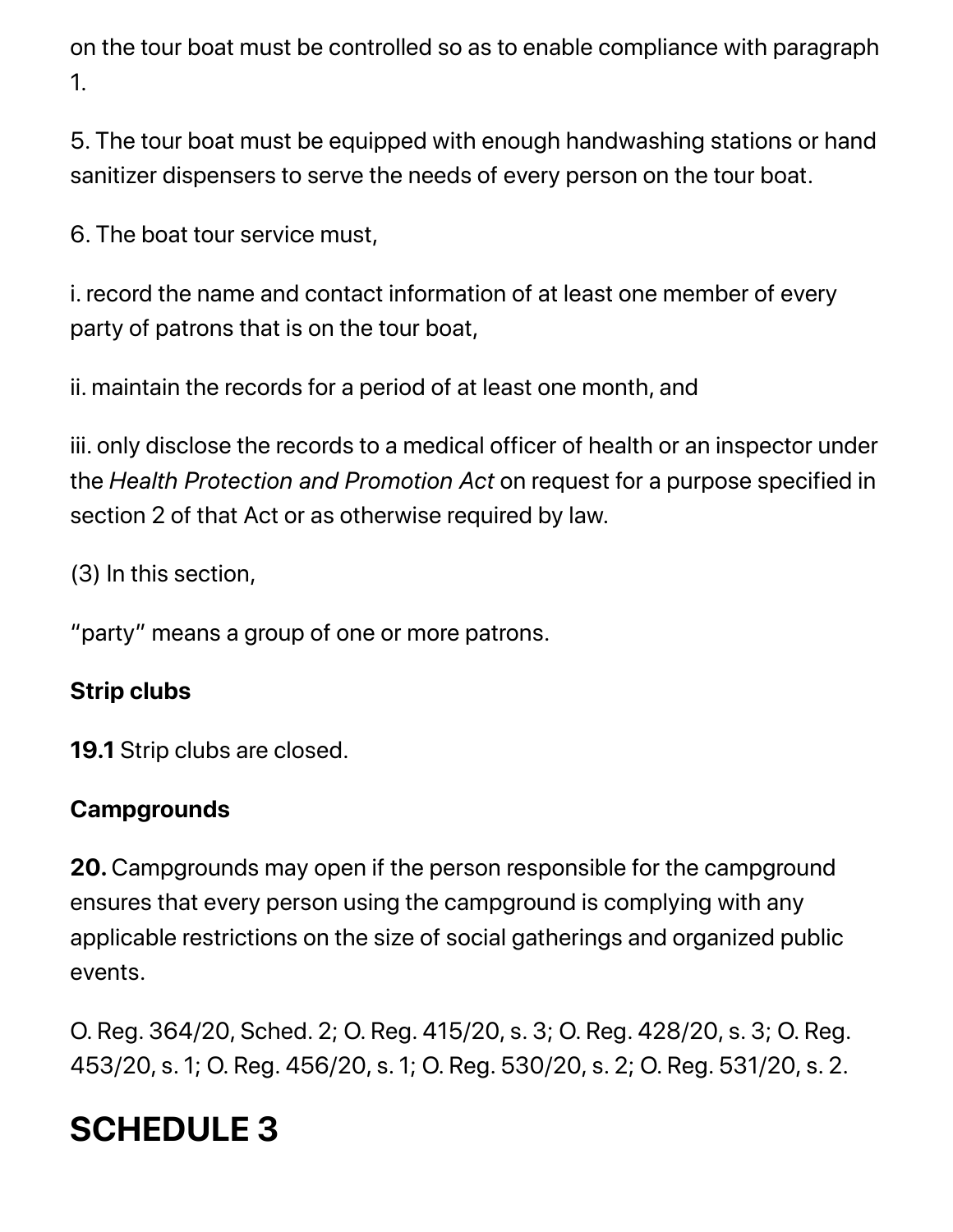# **Organized Public Events, Certain Gatherings**

#### **Gatherings, Stage 3 areas**

- **1.** (1) Subject to subsection (2) and sections 2 to 5, no person shall attend,
- (a) an organized public event of more than,
- (i) 50 people if the event is held indoors, or
- (ii) 100 people if the event is held outdoors;
- (b) a social gathering of more than,
- (i) 50 people if the gathering is held indoors, or
- (ii) 100 people if the gathering is held outdoors; or

(c) a social gathering associated with a wedding, a funeral or a religious service, rite or ceremony of more than,

- (i) 50 people if the gathering is held indoors, or
- (ii) 100 people if the gathering is held outdoors.

(2) The following rules apply to an organized public event or social gathering held at a place described in subsection (2.1):

1. No person shall attend an organized public event held at the place of more than,

i. 10 people if the event is held indoors, or

ii. 25 people if the event is held outdoors.

2. No person shall attend a social gathering held at the place of more than,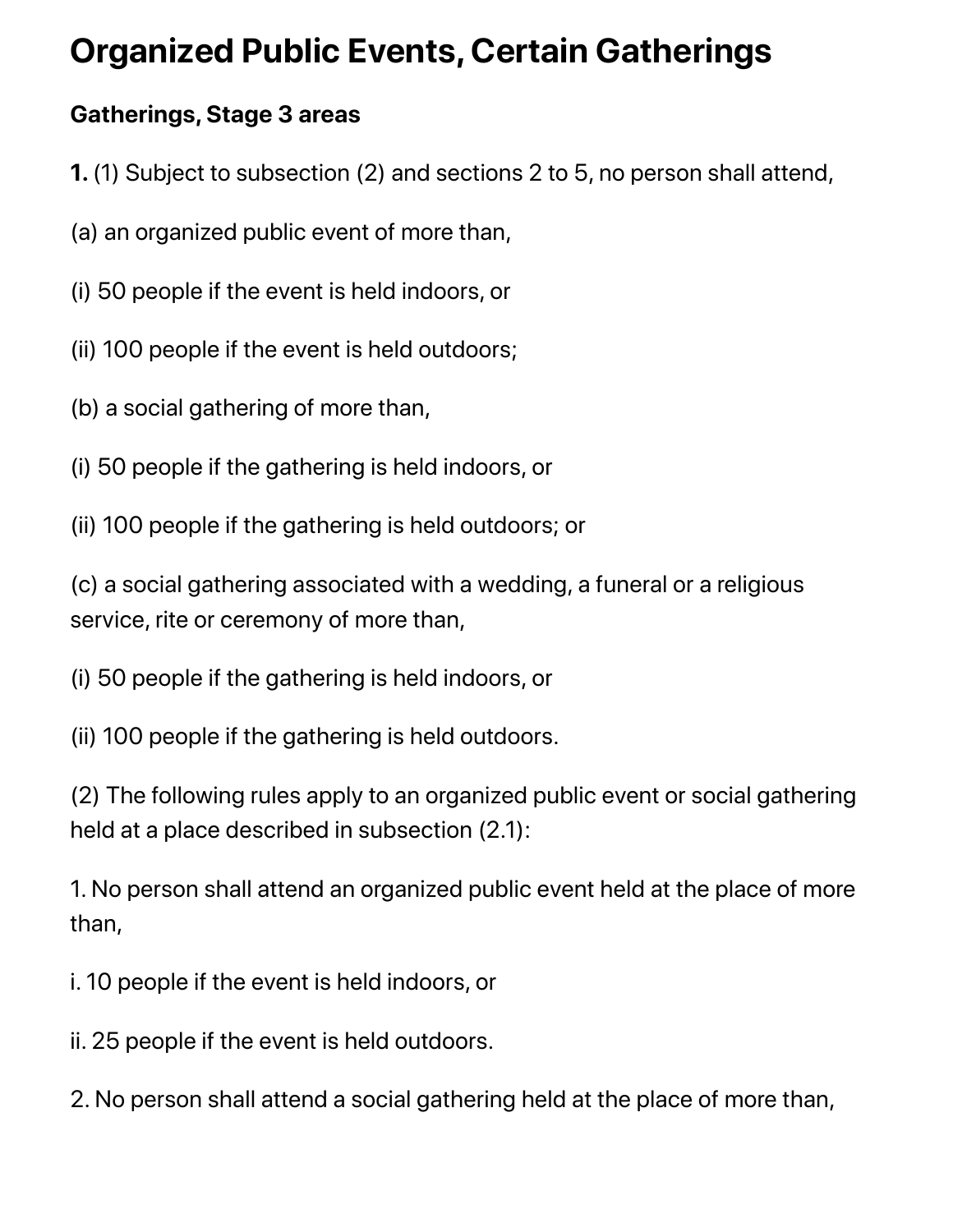i. 10 people if the gathering is held indoors, or

ii. 25 people if the gathering is held outdoors.

3. No person shall attend a social gathering associated with a wedding, a funeral or a religious service, rite or ceremony held at the place of more than,

i. 10 people if the gathering is held indoors, or

ii. 25 people if the gathering is held outdoors.

(2.1) The places referred to in subsection (2) are,

(a) residential buildings, including houses, apartment buildings, condominium buildings and post-secondary student residences; and

(b) any places not already described in clause (a), except for places that are operated in accordance with this Order by a business or organization.

(3) For greater certainty, the limits in clause (1) (c) and paragraph 3 of subsection (2) apply to a social gathering associated with a wedding, a funeral or a religious service, rite or ceremony, such as a wedding reception, while the limits that apply to the wedding, funeral or religious service, rite or ceremony itself are set out in sections 3 to 5.

(4) For the purposes of this section, an indoor event or gathering cannot be combined with an outdoor event or gathering so as to increase the applicable limit on the number of people at the event or gathering.

(5) A person attending an organized public event or social gathering shall comply with public health guidance on physical distancing.

(6) For greater certainty, subsections (1) to (5) apply with respect to an organized public event or social gathering even if it is held at a private dwelling.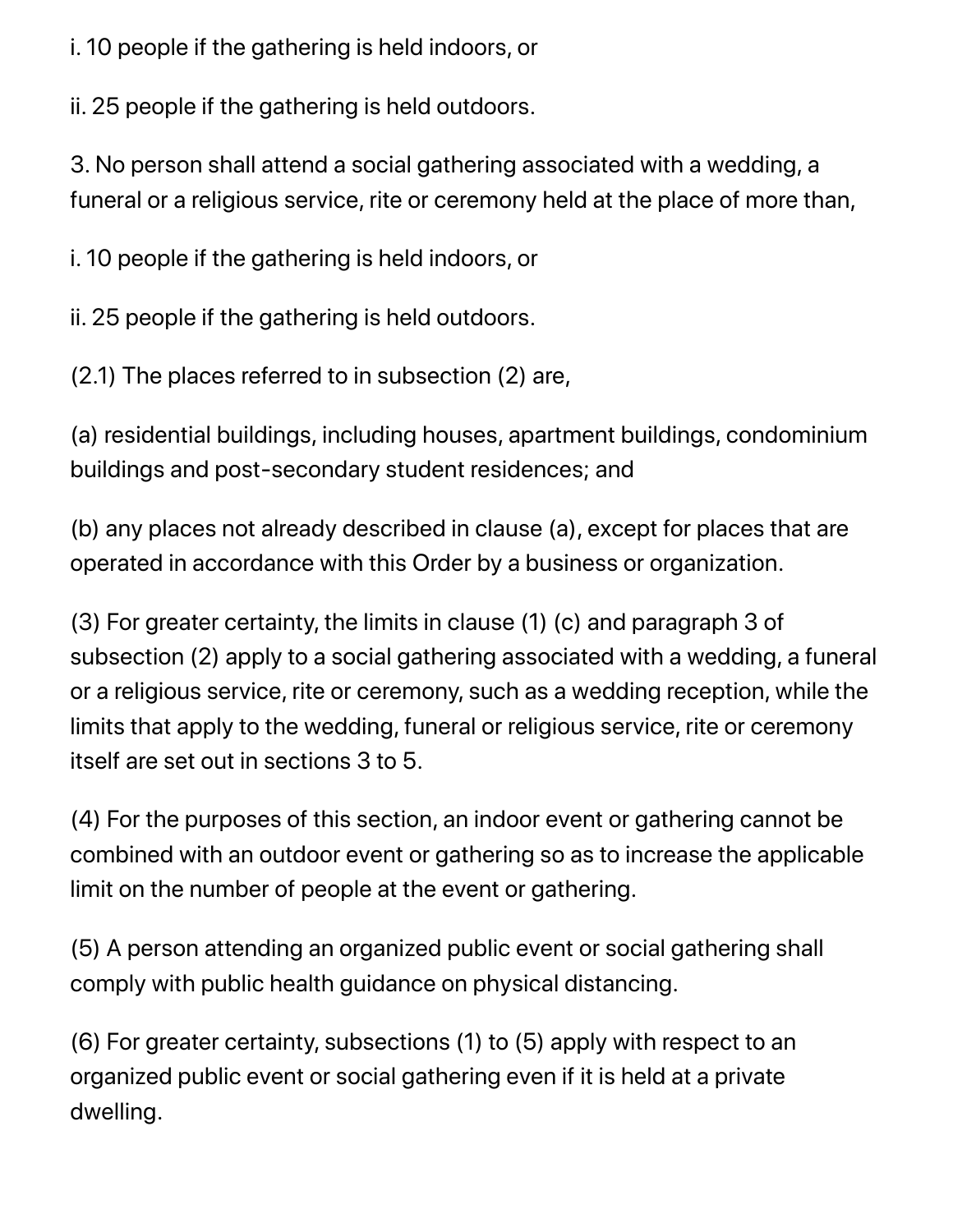#### **Exceptions from organized public event requirements**

**2.** The prohibitions on attendance at an organized public event in clause 1 (1) (a) and paragraph 1 of subsection 1 (2) do not apply with respect to attendance at,

(a) an event to which a capacity limit set out in Schedule 1 or 2 applies, if the event is held in accordance with that capacity limit;

(b) a day camp for children that is in compliance with section 9 of Schedule 2; or

(c) a drive-in cinema, or a business or place that provides drive-in or drivethrough concerts, artistic events, theatrical performances and other performances, that is in compliance with section 12 of Schedule 2.

### **Indoor wedding, funeral or religious service, rite or ceremony**

**3.** (1) This section applies with respect to gatherings for the purposes of a wedding, a funeral or a religious service, rite or ceremony, if the gathering is held in a building or structure other than a private dwelling.

(2) No person shall attend a gathering to which this section applies unless the following conditions are met:

1. The number of persons occupying any room in the building or structure while attending the gathering must not exceed 30 per cent of the capacity of the particular room.

2. All persons attending the gathering must comply with public health guidance on physical distancing.

### **Outdoor wedding, funeral or religious service, rite or ceremony**

**4.** (1) This section applies with respect to outdoor gatherings for the purposes of a wedding, a funeral or a religious service, rite or ceremony.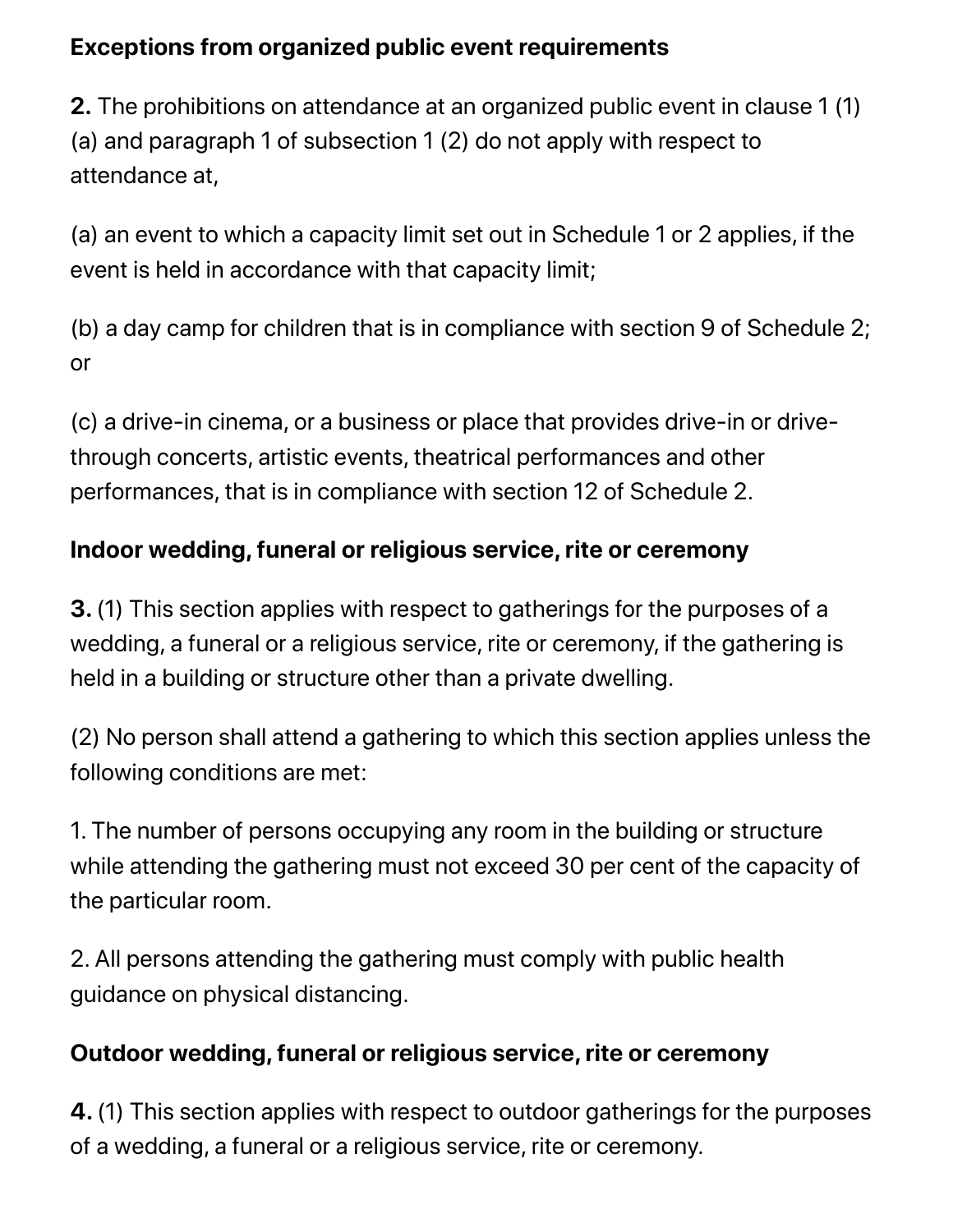(2) No person shall attend a gathering to which this section applies unless the following conditions are met:

1. No more than 100 people may be in attendance.

2. All persons attending the gathering must comply with public health guidance on physical distancing.

#### **Gathering in motor vehicles for religious service, rite or ceremony**

**5.** (1) This section applies with respect to gatherings for the purposes of a religious service, rite or ceremony if the persons attending the gathering, other than those conducting the service, rite or ceremony, do so in a motor vehicle.

(2) No person shall attend a gathering to which this section applies unless the person follows all of the following precautions that apply to the person:

1. Each person attending the gathering, other than the persons conducting the service, rite or ceremony, must remain within a motor vehicle that is designed to be closed to the elements, except,

i. where necessary to use a washroom, or

ii. as may otherwise be necessary for the purposes of health and safety.

2. The driver of a motor vehicle must ensure that it is positioned at least two metres away from other motor vehicles.

3. A person who ordinarily uses a non-motorized vehicle because of their religious belief and who attends the gathering must remain within their nonmotorized vehicle except where necessary to use a washroom or as may otherwise be required for health and safety, and paragraph 2 applies with necessary modifications.

**Temporary closure by police, etc.**